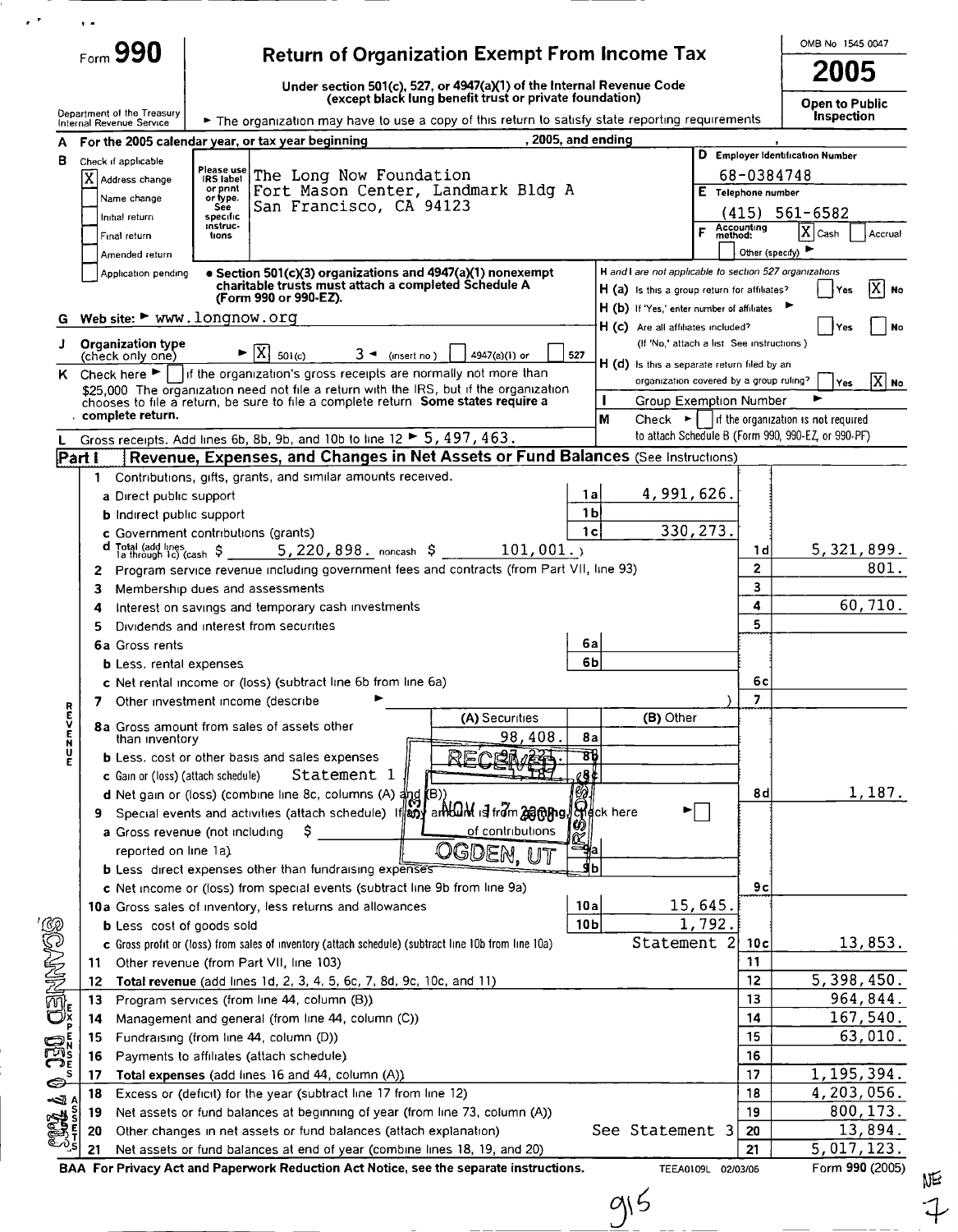$\epsilon^{-1}$ 

 $\alpha$  .

Form 990 (2005) The Long Now Foundation 68-0384748 Page 2<br>
Part II Statement of Functional Expenses All organizations must complete column (A). Columns (B), (C), and (D) are Part II J Statement of Functional Expenses All organizations must complete column (A). Columns (B), (C), and (D) are<br>required for section 501(c)(3) and (4) organizations and section 4947(a)(1) nonexempt charitable trusts b

|    | Do not include amounts reported on line<br>6b. 8b. 9b. 10b. or 16 of Part I                                                               |                 | (A) Total                                            | (B) Program<br>services | (C) Management<br>and general                                 | (D) Fundraising |
|----|-------------------------------------------------------------------------------------------------------------------------------------------|-----------------|------------------------------------------------------|-------------------------|---------------------------------------------------------------|-----------------|
|    | 22 Grants and allocations (att sch) See Stm 4<br>\$<br>30,000.<br>(cash<br>non-cash<br>s                                                  |                 |                                                      |                         |                                                               |                 |
|    | If this amount includes<br>foreign grants, check here                                                                                     | 22              | 30,000.                                              | 30,000.                 |                                                               |                 |
| 23 | Specific assistance to individuals (att sch)                                                                                              | 23              |                                                      |                         |                                                               |                 |
| 24 | Benefits paid to or for members (att sch)                                                                                                 | 24              |                                                      |                         |                                                               |                 |
| 25 | Compensation of officers, directors, etc.                                                                                                 | 25              | 109,193.                                             | 38, 218.                | 38, 218.                                                      | 32, 757.        |
| 26 | Other salaries and wages                                                                                                                  | 26              | 288,979.                                             | $\overline{213,042}$ .  | 61, 729.                                                      | 14,208.         |
| 27 | Pension plan contributions                                                                                                                | 27              |                                                      |                         |                                                               |                 |
| 28 | Other employee benefits.                                                                                                                  | 28              | 22, 273.                                             | 14,055.                 | 5,591.                                                        | 2,627.          |
| 29 | Payroll taxes                                                                                                                             | 29              | 34,339.                                              | 21,668.                 | 8,620.                                                        | 4,051.          |
| 30 | Professional fundraising fees                                                                                                             | 30              |                                                      |                         |                                                               |                 |
| 31 | Accounting fees                                                                                                                           | 31              | 3, 150.                                              |                         | 3,150.                                                        |                 |
| 32 | Legal fees                                                                                                                                | 32              | 1,973.                                               | 1,973.                  |                                                               |                 |
| 33 | Supplies                                                                                                                                  | 33              | 94,618.                                              | 87,222.                 | 7,396.                                                        |                 |
| 34 | Telephone                                                                                                                                 | 34              | 1,778.                                               |                         | 1,778.                                                        |                 |
| 35 | Postage and shipping                                                                                                                      | 35              | 2,496.                                               | 1,713.                  | 783.                                                          |                 |
| 36 | Occupancy                                                                                                                                 | 36              | 75, 758.                                             | 47,805.                 | 19,016.                                                       | 8,937.          |
| 37 | Equipment rental and maintenance                                                                                                          | 37              |                                                      |                         |                                                               |                 |
| 38 | Printing and publications                                                                                                                 | 38              | 2,227.                                               | 2,227.                  |                                                               |                 |
| 39 | Travel                                                                                                                                    | 39              | 29,338.                                              | 27,642.                 | 1,266.                                                        | 430.            |
| 40 | Conferences, conventions, and meetings                                                                                                    | 40              | 3,182.                                               | 2,213.                  | 969.                                                          |                 |
| 41 | Interest                                                                                                                                  | 41              |                                                      |                         |                                                               |                 |
| 42 | Depreciation, depletion, etc (attach schedule)                                                                                            | 42              |                                                      |                         |                                                               |                 |
| 43 | Other expenses not covered above (itemize)                                                                                                |                 |                                                      |                         |                                                               |                 |
|    | a See Statement $5$ _______                                                                                                               | 43a             | 496,090.                                             | 477,066.                | 19,024.                                                       |                 |
|    | -------------------<br>ь                                                                                                                  | 43b             |                                                      |                         |                                                               |                 |
|    | c.<br>-------------------                                                                                                                 | 43 <sub>c</sub> |                                                      |                         |                                                               |                 |
|    | d__________ <b>____</b> ___                                                                                                               | 43 dl           |                                                      |                         |                                                               |                 |
|    |                                                                                                                                           | 43e             |                                                      |                         |                                                               |                 |
|    | --------------                                                                                                                            | 43f             |                                                      |                         |                                                               |                 |
|    | _ _ _ _ _ _ _ _ _ _ _                                                                                                                     | 43q             |                                                      |                         |                                                               |                 |
| 44 | Total functional expenses Add lines 22 through<br>43 (Organizations completing columns (B) - (D),<br>carry these totals to lines 13 - 15) | 44              | 1, 195, 394.                                         | 964,844.                | 167,540.                                                      | 63,010.         |
|    | <b>Joint Costs.</b> Check $\blacktriangleright$   if you are following SOP 98-2.                                                          |                 |                                                      |                         |                                                               |                 |
|    | Are any joint costs from a combined educational campaign and fundraising solicitation reported in (B) Program services?                   |                 |                                                      |                         |                                                               | Yes $[X]$ No    |
|    | If 'Yes,' enter (i) the aggregate amount of these joint costs                                                                             |                 | \$                                                   |                         | $\frac{1}{2}$ , (ii) the amount allocated to Program services |                 |
| \$ |                                                                                                                                           |                 | (iii) the amount allocated to Management and general | \$.                     | $\overline{\phantom{a}}$ and (iv) the amount allocated        |                 |
|    | \$<br>to Fundraising                                                                                                                      |                 |                                                      |                         |                                                               |                 |

BAA Form 990 (2005)

 $\omega = \omega \quad \omega = \omega \quad \omega = \omega \quad \omega$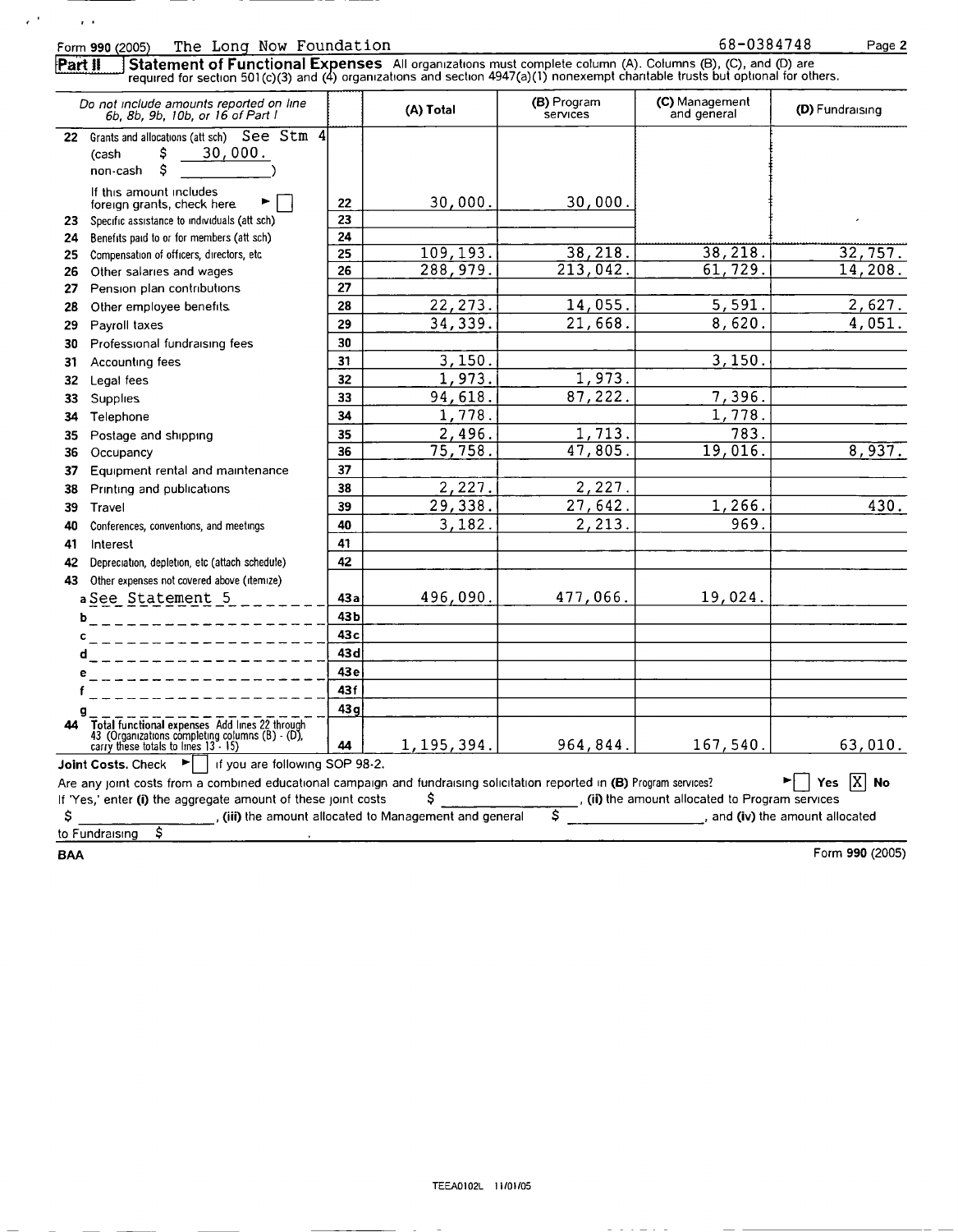## Form <sup>990</sup> (2005) The Long Now Foundation

 $\mathcal{C}^{\mathcal{A}}$ 

 $\overline{1}$ 

**Part III** Statement of Program Service Accomplishments

Form 990 is available for public inspection and, for some people, serves as the primary or sole source of information about a particular organization. How the public perceives an organization in such cases may be determined by the information presented on its return. Therefore,<br>please make sure the return is complete and accurate and fully describes, in Par

|            | What is the organization's primary exempt purpose? $\blacktriangleright$ |    | <u>See Statement 6</u><br>All organizations must describe their exempt purpose achievements in a clear and concise manner. State the number of clients served, publications issued, etc. Discuss achievements that are not measurable. (Section 501(c)(3 | <b>Program Service Expenses</b><br>(Required for $501(c)$ (3) and<br>(4) organizations and<br>4947(a)(1) trusts, but<br>optional for others) |
|------------|--------------------------------------------------------------------------|----|----------------------------------------------------------------------------------------------------------------------------------------------------------------------------------------------------------------------------------------------------------|----------------------------------------------------------------------------------------------------------------------------------------------|
|            | a See Statement 7                                                        |    | ____________ <b>__________</b> __                                                                                                                                                                                                                        |                                                                                                                                              |
|            |                                                                          |    |                                                                                                                                                                                                                                                          |                                                                                                                                              |
|            |                                                                          |    |                                                                                                                                                                                                                                                          |                                                                                                                                              |
|            |                                                                          |    |                                                                                                                                                                                                                                                          |                                                                                                                                              |
|            |                                                                          |    |                                                                                                                                                                                                                                                          |                                                                                                                                              |
|            | (Grants and allocations                                                  | -S | 30,000. ) If this amount includes foreign grants, check here ►                                                                                                                                                                                           | 964,844.                                                                                                                                     |
| ь          |                                                                          |    | ______________ <b>______________________</b>                                                                                                                                                                                                             |                                                                                                                                              |
|            |                                                                          |    |                                                                                                                                                                                                                                                          |                                                                                                                                              |
|            |                                                                          |    |                                                                                                                                                                                                                                                          |                                                                                                                                              |
|            |                                                                          |    |                                                                                                                                                                                                                                                          |                                                                                                                                              |
|            |                                                                          |    |                                                                                                                                                                                                                                                          |                                                                                                                                              |
|            | (Grants and allocations                                                  | -S | ) If this amount includes foreign grants, check here ▶                                                                                                                                                                                                   |                                                                                                                                              |
| c          |                                                                          |    |                                                                                                                                                                                                                                                          |                                                                                                                                              |
|            |                                                                          |    | _____________________________________                                                                                                                                                                                                                    |                                                                                                                                              |
|            |                                                                          |    |                                                                                                                                                                                                                                                          |                                                                                                                                              |
|            |                                                                          |    |                                                                                                                                                                                                                                                          |                                                                                                                                              |
|            |                                                                          |    |                                                                                                                                                                                                                                                          |                                                                                                                                              |
|            | (Grants and allocations)                                                 | S. | -----------<br>1. (1992) If this amount includes foreign grants, check here ►                                                                                                                                                                            |                                                                                                                                              |
| d          |                                                                          |    |                                                                                                                                                                                                                                                          |                                                                                                                                              |
|            |                                                                          |    |                                                                                                                                                                                                                                                          |                                                                                                                                              |
|            |                                                                          |    |                                                                                                                                                                                                                                                          |                                                                                                                                              |
|            |                                                                          |    |                                                                                                                                                                                                                                                          |                                                                                                                                              |
|            |                                                                          |    |                                                                                                                                                                                                                                                          |                                                                                                                                              |
|            |                                                                          |    |                                                                                                                                                                                                                                                          |                                                                                                                                              |
|            | (Grants and allocations                                                  | Ş. | ) If this amount includes foreign grants, check here ▶                                                                                                                                                                                                   |                                                                                                                                              |
|            | e Other program services                                                 |    |                                                                                                                                                                                                                                                          |                                                                                                                                              |
|            | (Grants and allocations                                                  | s  | ) If this amount includes foreign grants, check here ▶                                                                                                                                                                                                   |                                                                                                                                              |
|            |                                                                          |    | f Total of Program Service Expenses (should equal line 44, column (B), Program services)                                                                                                                                                                 | 964,844.                                                                                                                                     |
| <b>BAA</b> |                                                                          |    |                                                                                                                                                                                                                                                          | Form 990 (2005)                                                                                                                              |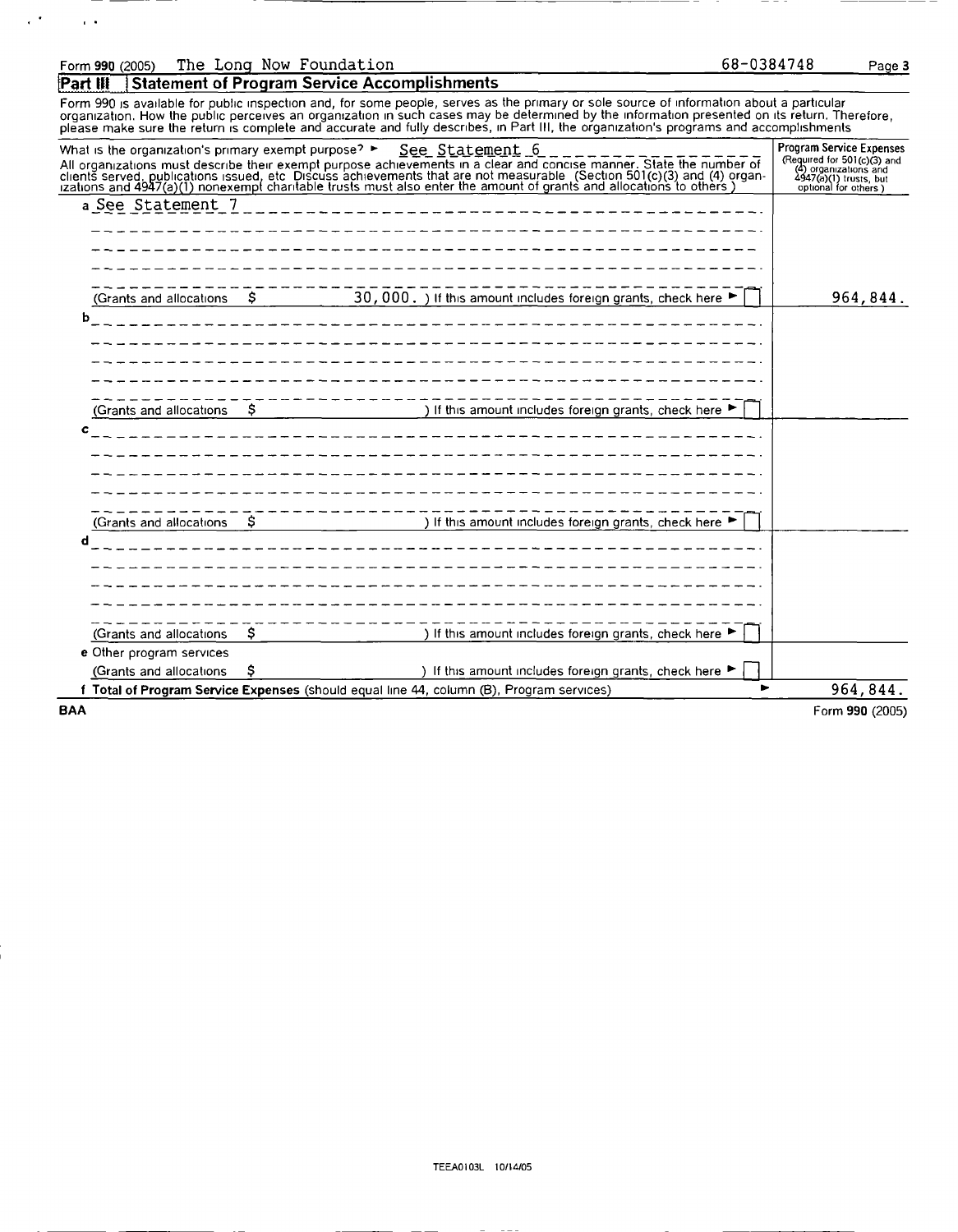**Part IV** Balance Sheets (See Instructions)

 $\mathcal{L}^{(k)}$ 

 $\sim 100$ 

|                   | Note: Where required, attached schedules and amounts within the description<br>column should be for end-of-year amounts only                                | (A)<br>Beginning of year |                 | (B)<br>End of year |
|-------------------|-------------------------------------------------------------------------------------------------------------------------------------------------------------|--------------------------|-----------------|--------------------|
|                   | Cash - non-interest-bearing<br>45                                                                                                                           |                          | 45              |                    |
|                   | Savings and temporary cash investments<br>46                                                                                                                | 623,837.                 | 46              | 4,660,490.         |
|                   |                                                                                                                                                             |                          |                 |                    |
|                   | 12,149.<br>47 а<br>47 a Accounts receivable                                                                                                                 |                          |                 |                    |
|                   | 47b<br><b>b</b> Less allowance for doubtful accounts                                                                                                        | 9,744.                   | 47 <sub>c</sub> | 12,149.            |
|                   | 48 a<br>48 a Piedges receivable                                                                                                                             |                          |                 |                    |
|                   | 48 <sub>b</sub><br><b>b</b> Less allowance for doubtful accounts.                                                                                           |                          | 48 c            |                    |
|                   | Grants receivable<br>49                                                                                                                                     |                          | 49              |                    |
|                   | Receivables from officers, directors, trustees, and key<br>50.                                                                                              |                          | 50              |                    |
| <b>ASSETS</b>     | employees (attach schedule).<br>51a<br>51 a Other notes & loans receivable (attach sch)                                                                     |                          |                 |                    |
|                   | 51 b<br><b>b</b> Less allowance for doubtful accounts.                                                                                                      |                          | 51c             |                    |
|                   | Inventories for sale or use<br>52                                                                                                                           |                          | 52              |                    |
|                   | Prepaid expenses and deferred charges<br>53                                                                                                                 |                          | 53              |                    |
|                   | Cost $\overline{X}$ FMV<br>See St $8 \blacktriangleright \square$<br>Investments - securities (attach schedule)<br>54                                       | 22,380                   | 54              | 25,684.            |
|                   | 55a<br>55 a Investments - land, buildings, & equipment. basis                                                                                               |                          |                 |                    |
|                   | <b>b</b> Less accumulated depreciation                                                                                                                      |                          |                 |                    |
|                   | 55b<br>(attach schedule)                                                                                                                                    |                          | 55 <sub>c</sub> |                    |
|                   | Investments - other (attach schedule)<br>56.                                                                                                                |                          | 56              |                    |
|                   | 295,800.<br>57 a<br>57 a Land, buildings, and equipment basis                                                                                               |                          |                 |                    |
|                   | <b>b</b> Less. accumulated depreciation<br>57b<br>Statement 9<br>(attach schedule)                                                                          | 135,800                  | 57c             | 295,800.           |
|                   | Other assets (describe ► See Statement 10<br>58                                                                                                             | 25,000                   | 58              | 23,000.            |
|                   | Total assets (must equal line 74) Add lines 45 through 58<br>59                                                                                             | 816,761                  | 59              | 5,017,123.         |
|                   | 60<br>Accounts payable and accrued expenses.                                                                                                                | 16, 588.                 | 60              |                    |
| ١                 | Grants payable<br>61                                                                                                                                        |                          | 61              |                    |
|                   | Deferred revenue<br>62                                                                                                                                      |                          | 62              |                    |
| AB<br>-<br>-<br>L | Loans from officers, directors, trustees, and key employees (attach schedule)<br>63                                                                         |                          | 63              |                    |
|                   | 64a Tax-exempt bond liabilities (attach schedule)                                                                                                           |                          | 64a             |                    |
| т                 | <b>b</b> Mortgages and other notes payable (attach schedule)                                                                                                |                          | 64b             |                    |
| Е<br>s            | 65 Other liabilities (describe $\blacktriangleright$                                                                                                        |                          | 65              |                    |
|                   | Total liabilities. Add lines 60 through 65<br>66                                                                                                            | 16,588.                  | 66              | $\boldsymbol{0}$ . |
|                   | X and complete lines 67<br>Organizations that follow SFAS 117, check here ►                                                                                 |                          |                 |                    |
| 로쿠                | through 69 and lines 73 and 74.                                                                                                                             |                          |                 |                    |
|                   | 67 Unrestricted                                                                                                                                             | 800, 173.                | 67              | 5,017,123.         |
| <b>ASSET</b>      | 68<br>Temporarily restricted                                                                                                                                |                          | 68              |                    |
|                   | Permanently restricted<br>69                                                                                                                                |                          | 69              |                    |
| R                 | Organizations that do not follow SFAS 117, check here ▶<br>and complete lines                                                                               |                          |                 |                    |
|                   | 70 through 74                                                                                                                                               |                          |                 |                    |
|                   | Capital stock, trust principal, or current funds<br>70                                                                                                      |                          | 70              |                    |
|                   |                                                                                                                                                             |                          | 71              |                    |
| DZCT              | Paid-in or capital surplus, or land, building, and equipment fund<br>71                                                                                     |                          |                 |                    |
|                   | Retained earnings, endowment, accumulated income, or other funds<br>72                                                                                      |                          | 72              |                    |
| <b>BALANCES</b>   | Total net assets or fund balances (add lines 67 through 69 or lines 70 through<br>73.<br>72, column (A) must equal line 19, column (B) must equal line 21). | 800, 173.                | 73              | 5,017,123.         |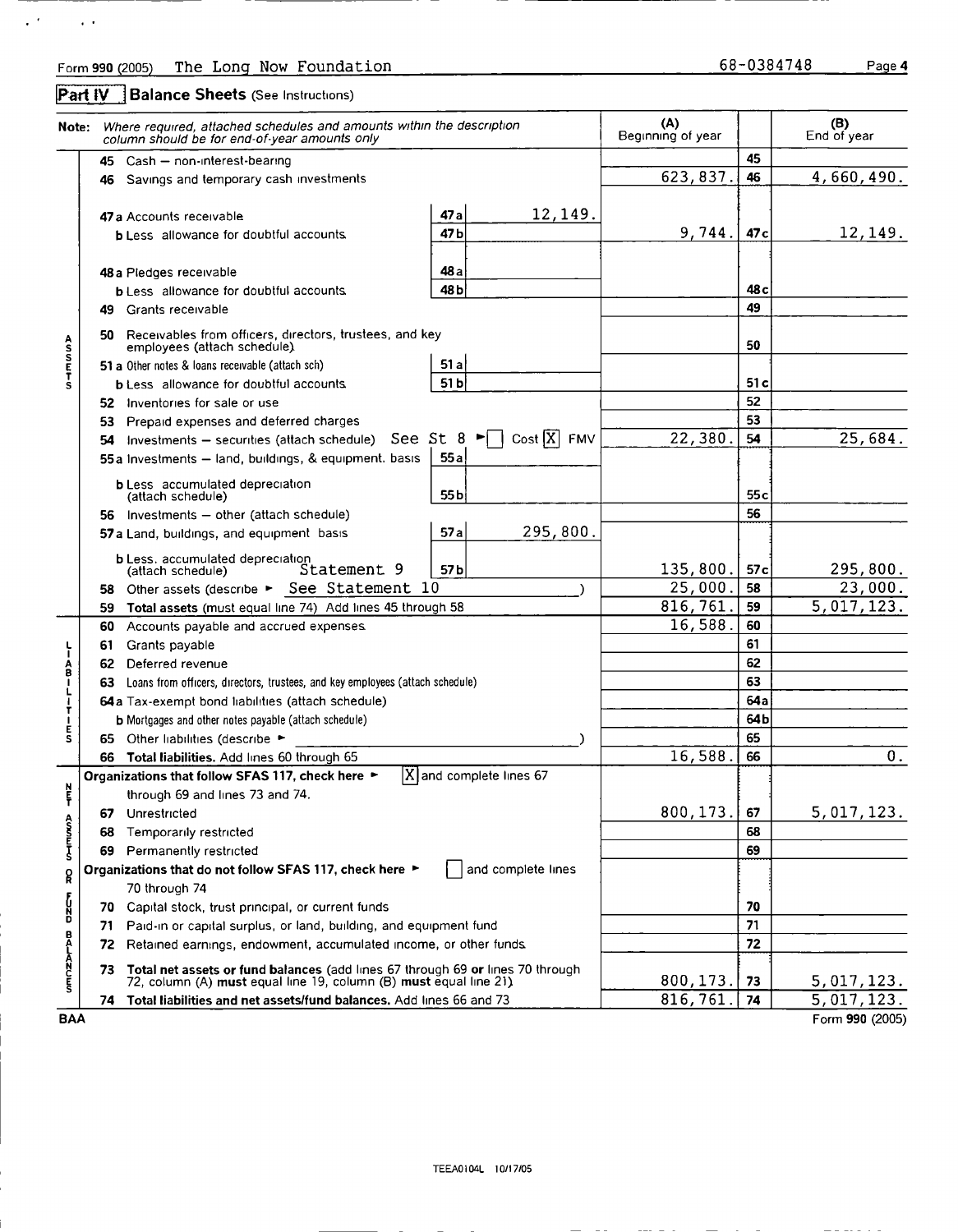|   | Form 990 (2005) The Long Now Foundation                                                                                                                                                                                                      |                                                 |                  |           |                                                 |   | 68-0384748<br>Page 5 |
|---|----------------------------------------------------------------------------------------------------------------------------------------------------------------------------------------------------------------------------------------------|-------------------------------------------------|------------------|-----------|-------------------------------------------------|---|----------------------|
|   | Part IV-A Reconciliation of Revenue per Audited Financial Statements with Revenue per Return (See                                                                                                                                            |                                                 |                  |           |                                                 |   |                      |
|   | instructions.)                                                                                                                                                                                                                               |                                                 |                  |           |                                                 |   |                      |
|   |                                                                                                                                                                                                                                              |                                                 |                  |           |                                                 |   |                      |
| а | Total revenue, gains, and other support per audited financial statements.                                                                                                                                                                    |                                                 |                  |           |                                                 | а | N/A                  |
| b | Amounts included on line a but not on Part I, line 12                                                                                                                                                                                        |                                                 |                  |           |                                                 |   |                      |
|   | 1 Net unrealized gains on investments                                                                                                                                                                                                        |                                                 |                  | b1        |                                                 |   |                      |
|   | 2Donated services and use of facilities                                                                                                                                                                                                      |                                                 |                  | <b>b2</b> |                                                 |   |                      |
|   | 3 Recoveries of prior year grants                                                                                                                                                                                                            |                                                 |                  | b3        |                                                 |   |                      |
|   |                                                                                                                                                                                                                                              |                                                 |                  |           |                                                 |   |                      |
|   |                                                                                                                                                                                                                                              |                                                 |                  | b4        |                                                 |   |                      |
|   |                                                                                                                                                                                                                                              |                                                 |                  |           |                                                 |   |                      |
|   | Add lines b1 through b4                                                                                                                                                                                                                      |                                                 |                  |           |                                                 |   |                      |
| c | Subtract line <b>b</b> from line a                                                                                                                                                                                                           |                                                 |                  |           |                                                 |   |                      |
| d | Amounts included on Part I, line 12, but not on line a:                                                                                                                                                                                      |                                                 |                  |           |                                                 |   |                      |
|   | 1 Investment expenses not included on Part I, line 6b                                                                                                                                                                                        |                                                 |                  | d1        |                                                 |   |                      |
|   | 20ther (specify).                                                                                                                                                                                                                            | ----------------------------                    |                  |           |                                                 |   |                      |
|   |                                                                                                                                                                                                                                              | ___________ <b>_______</b> _____                |                  | d2        |                                                 |   |                      |
|   | Add lines d1 and d2                                                                                                                                                                                                                          |                                                 |                  |           |                                                 | σ |                      |
| е | Total revenue (Part I, line 12). Add lines c and d                                                                                                                                                                                           |                                                 |                  |           |                                                 |   |                      |
|   | [Part IV-B   Reconciliation of Expenses per Audited Financial Statements with Expenses per Return                                                                                                                                            |                                                 |                  |           |                                                 |   |                      |
|   |                                                                                                                                                                                                                                              |                                                 |                  |           |                                                 |   |                      |
|   | Total expenses and losses per audited financial statements                                                                                                                                                                                   |                                                 |                  |           |                                                 | а | N/A                  |
| а | Amounts included on line a but not on Part I, line 17                                                                                                                                                                                        |                                                 |                  |           |                                                 |   |                      |
| b |                                                                                                                                                                                                                                              |                                                 |                  | b1        |                                                 |   |                      |
|   | 1Donated services and use of facilities                                                                                                                                                                                                      |                                                 |                  |           |                                                 |   |                      |
|   | 2Prior year adjustments reported on Part I, line 20                                                                                                                                                                                          |                                                 |                  | b2        |                                                 |   |                      |
|   | 3Losses reported on Part I, line 20                                                                                                                                                                                                          |                                                 |                  | b3        |                                                 |   |                      |
|   | 4Other (specify)                                                                                                                                                                                                                             | --------------------------                      |                  |           |                                                 |   |                      |
|   | $\frac{1}{2}$                                                                                                                                                                                                                                |                                                 |                  | b4        |                                                 |   |                      |
|   | Add lines b1 through b4                                                                                                                                                                                                                      |                                                 |                  |           |                                                 | Þ |                      |
| c | Subtract line <b>b</b> from line a                                                                                                                                                                                                           |                                                 |                  |           |                                                 | с |                      |
| d | Amounts included on Part I, line 17, but not on line a:                                                                                                                                                                                      |                                                 |                  |           |                                                 |   |                      |
|   | 1 Investment expenses not included on Part I, line 6b                                                                                                                                                                                        |                                                 |                  | d1        |                                                 |   |                      |
|   | 20ther (specify)                                                                                                                                                                                                                             | _______ <b>_____</b> ______________             |                  |           |                                                 |   |                      |
|   |                                                                                                                                                                                                                                              |                                                 |                  | d2        |                                                 |   |                      |
|   | Add lines d1 and d2                                                                                                                                                                                                                          | _ _ _ _ _ _ _ _ _ _ _ _ _ _ _                   |                  |           |                                                 |   |                      |
|   | Total expenses (Part I, line 17). Add lines c and d                                                                                                                                                                                          |                                                 |                  |           |                                                 |   |                      |
| е |                                                                                                                                                                                                                                              |                                                 |                  |           |                                                 |   |                      |
|   | <b>Part V-A</b> Current Officers, Directors, Trustees, and Key Employees (List each person who was an officer, director, trustee,<br>or key employee at any time during the year even if they were not compensated.) (See the instructions ) |                                                 |                  |           |                                                 |   |                      |
|   |                                                                                                                                                                                                                                              |                                                 | (C) Compensation |           |                                                 |   | (E) Expense          |
|   |                                                                                                                                                                                                                                              | (B) Title and average hours<br>per week devoted | (if not paid,    |           | <b>(D)</b> Contributions to<br>employee benefit |   | account and other    |
|   | (A) Name and address                                                                                                                                                                                                                         | to position                                     | $enter - 0-$     |           | plans and deferred                              |   | allowances           |
|   |                                                                                                                                                                                                                                              |                                                 |                  |           | compensation plans                              |   |                      |
|   |                                                                                                                                                                                                                                              |                                                 |                  |           |                                                 |   |                      |
|   |                                                                                                                                                                                                                                              |                                                 |                  |           |                                                 |   |                      |
|   | See Statement 11                                                                                                                                                                                                                             |                                                 |                  | 109, 193. | 2,458.                                          |   | 0.                   |
|   |                                                                                                                                                                                                                                              |                                                 |                  |           |                                                 |   |                      |
|   |                                                                                                                                                                                                                                              |                                                 |                  |           |                                                 |   |                      |
|   |                                                                                                                                                                                                                                              |                                                 |                  |           |                                                 |   |                      |
|   |                                                                                                                                                                                                                                              |                                                 |                  |           |                                                 |   |                      |
|   |                                                                                                                                                                                                                                              |                                                 |                  |           |                                                 |   |                      |
|   |                                                                                                                                                                                                                                              |                                                 |                  |           |                                                 |   |                      |
|   |                                                                                                                                                                                                                                              |                                                 |                  |           |                                                 |   |                      |
|   |                                                                                                                                                                                                                                              |                                                 |                  |           |                                                 |   |                      |
|   |                                                                                                                                                                                                                                              |                                                 |                  |           |                                                 |   |                      |
|   |                                                                                                                                                                                                                                              |                                                 |                  |           |                                                 |   |                      |
|   |                                                                                                                                                                                                                                              |                                                 |                  |           |                                                 |   |                      |
|   |                                                                                                                                                                                                                                              |                                                 |                  |           |                                                 |   |                      |
|   |                                                                                                                                                                                                                                              |                                                 |                  |           |                                                 |   |                      |
|   |                                                                                                                                                                                                                                              |                                                 |                  |           |                                                 |   |                      |
|   |                                                                                                                                                                                                                                              |                                                 |                  |           |                                                 |   |                      |
|   |                                                                                                                                                                                                                                              |                                                 |                  |           |                                                 |   |                      |

 $\sqrt{2}$  ,  $\sqrt{2}$  ,  $\sqrt{2}$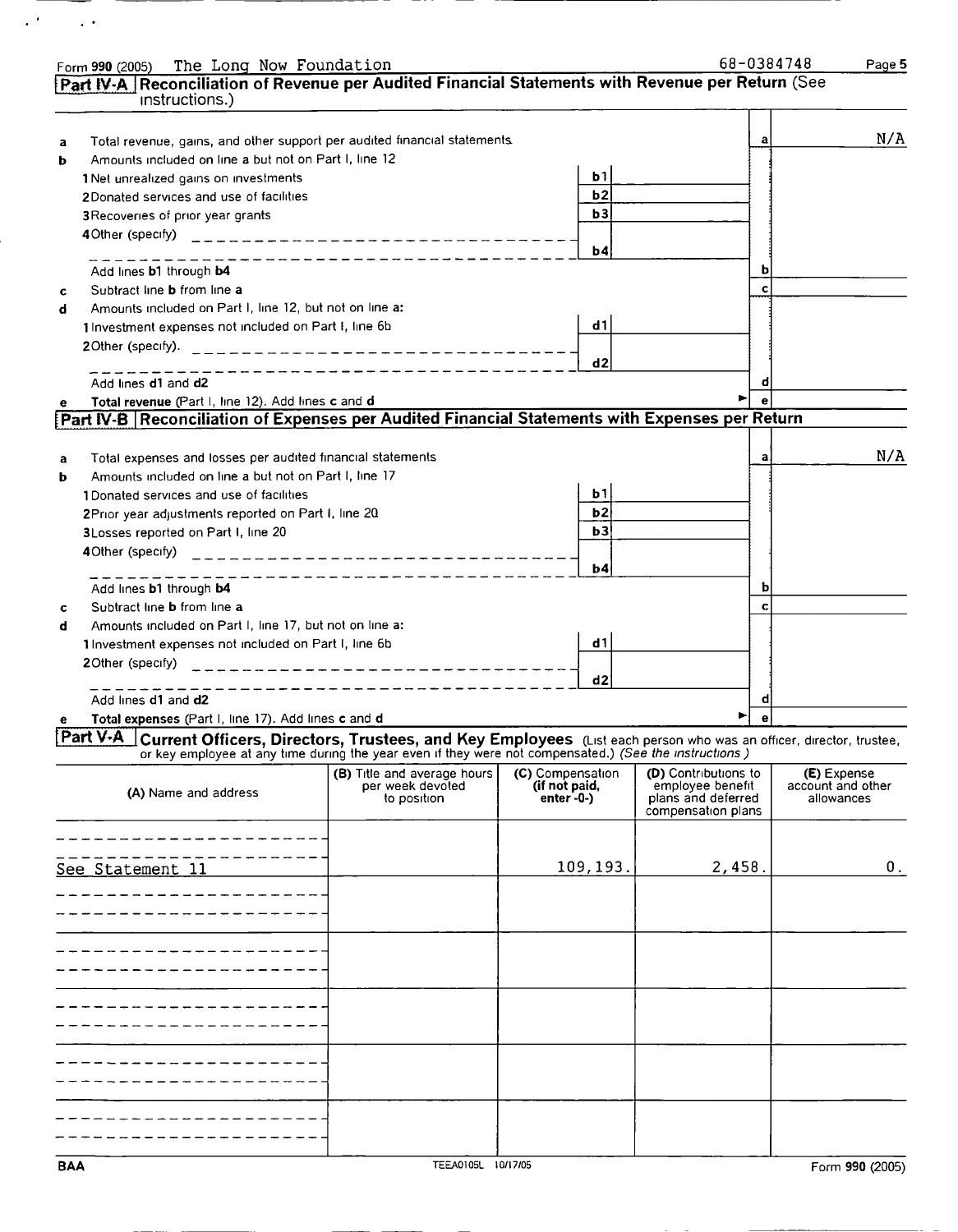| Form 990 (2005) The Long Now Foundation                                                                                                                                                                                                                                                                                                                                                                                                      |                                                                                                                                                                                                                                                                                                                                                                               |                                         | 68-0384748                                                                           |                                  |            | Page 6          |  |
|----------------------------------------------------------------------------------------------------------------------------------------------------------------------------------------------------------------------------------------------------------------------------------------------------------------------------------------------------------------------------------------------------------------------------------------------|-------------------------------------------------------------------------------------------------------------------------------------------------------------------------------------------------------------------------------------------------------------------------------------------------------------------------------------------------------------------------------|-----------------------------------------|--------------------------------------------------------------------------------------|----------------------------------|------------|-----------------|--|
| Part V-A Current Officers, Directors, Trustees, and Key Employees (continued)                                                                                                                                                                                                                                                                                                                                                                |                                                                                                                                                                                                                                                                                                                                                                               |                                         |                                                                                      |                                  | <b>Yes</b> | No.             |  |
| 75a Enter the total number of officers, directors, and trustees permitted to vote on organization business as board meetings                                                                                                                                                                                                                                                                                                                 |                                                                                                                                                                                                                                                                                                                                                                               |                                         | $-13$                                                                                |                                  |            |                 |  |
| b Are any officers, directors, trustees, or key employees listed in Form 990, Part V-A, or highest compensated employees<br>listed in Schedule A, Part I, or highest compensated professional and other independent contractors listed in Schedule<br>A, Part II-A or II-B, related to each other through family or business relationships? If 'Yes,' attach a statement that<br>identifies the individuals and explains the relationship(s) |                                                                                                                                                                                                                                                                                                                                                                               |                                         | See Statement 12                                                                     | 75 <sub>b</sub>                  | X          |                 |  |
| to this organization through common supervision or common control?                                                                                                                                                                                                                                                                                                                                                                           | c Do any officers, directors, trustees, or key employees listed in form 990, Part V-A, or highest compensated employees<br>listed in Schedule A, Part I, or highest compensated professional and other independent contractors listed in Schedule<br>A, Part II-A or II-B, receive compensation from any other organizations, whether tax exempt or taxable, that are related |                                         |                                                                                      |                                  |            |                 |  |
| Note. Related organizations include section 509(a)(3) supporting organizations.                                                                                                                                                                                                                                                                                                                                                              |                                                                                                                                                                                                                                                                                                                                                                               |                                         |                                                                                      |                                  |            |                 |  |
| If 'Yes,' attach a statement that identifies the individuals, explains the relationship between this organization and the<br>other organization(s), and describes the compensation arrangements, including amounts paid to each individual by each<br>related organization                                                                                                                                                                   |                                                                                                                                                                                                                                                                                                                                                                               |                                         |                                                                                      |                                  |            |                 |  |
| d Does the organization have a written conflict of interest policy?                                                                                                                                                                                                                                                                                                                                                                          |                                                                                                                                                                                                                                                                                                                                                                               |                                         |                                                                                      | 75 d                             |            | X               |  |
| Part V-B Former Officers, Directors, Trustees, and Key Employees That Received Compensation or Other<br>Benefits (If any former officer, director, trustee, or key employee received compensation or other benefits (described below)<br>during the year, list that person below and enter the amount of compensation or other benefits in the appropriate column See<br>the instructions.)                                                  |                                                                                                                                                                                                                                                                                                                                                                               |                                         |                                                                                      |                                  |            |                 |  |
| (A) Name and address                                                                                                                                                                                                                                                                                                                                                                                                                         | (B) Loans and<br>Advances                                                                                                                                                                                                                                                                                                                                                     | (C) Compensation                        | (D) Contributions to<br>employee benefit<br>plans and deferred<br>compensation plans | (E) Expense<br>account and other | allowances |                 |  |
|                                                                                                                                                                                                                                                                                                                                                                                                                                              |                                                                                                                                                                                                                                                                                                                                                                               |                                         |                                                                                      |                                  |            |                 |  |
|                                                                                                                                                                                                                                                                                                                                                                                                                                              |                                                                                                                                                                                                                                                                                                                                                                               |                                         |                                                                                      |                                  |            |                 |  |
|                                                                                                                                                                                                                                                                                                                                                                                                                                              |                                                                                                                                                                                                                                                                                                                                                                               |                                         |                                                                                      |                                  |            |                 |  |
|                                                                                                                                                                                                                                                                                                                                                                                                                                              |                                                                                                                                                                                                                                                                                                                                                                               |                                         |                                                                                      |                                  |            |                 |  |
|                                                                                                                                                                                                                                                                                                                                                                                                                                              |                                                                                                                                                                                                                                                                                                                                                                               |                                         |                                                                                      |                                  |            |                 |  |
|                                                                                                                                                                                                                                                                                                                                                                                                                                              |                                                                                                                                                                                                                                                                                                                                                                               |                                         |                                                                                      |                                  |            |                 |  |
|                                                                                                                                                                                                                                                                                                                                                                                                                                              |                                                                                                                                                                                                                                                                                                                                                                               |                                         |                                                                                      |                                  |            |                 |  |
|                                                                                                                                                                                                                                                                                                                                                                                                                                              |                                                                                                                                                                                                                                                                                                                                                                               |                                         |                                                                                      |                                  |            |                 |  |
|                                                                                                                                                                                                                                                                                                                                                                                                                                              |                                                                                                                                                                                                                                                                                                                                                                               |                                         |                                                                                      |                                  |            |                 |  |
|                                                                                                                                                                                                                                                                                                                                                                                                                                              |                                                                                                                                                                                                                                                                                                                                                                               |                                         |                                                                                      |                                  |            |                 |  |
|                                                                                                                                                                                                                                                                                                                                                                                                                                              |                                                                                                                                                                                                                                                                                                                                                                               |                                         |                                                                                      |                                  |            |                 |  |
|                                                                                                                                                                                                                                                                                                                                                                                                                                              |                                                                                                                                                                                                                                                                                                                                                                               |                                         |                                                                                      |                                  |            |                 |  |
| <b>Part VI   Other Information</b> (See the instructions)                                                                                                                                                                                                                                                                                                                                                                                    |                                                                                                                                                                                                                                                                                                                                                                               |                                         |                                                                                      |                                  | Yes        | No              |  |
| 76 Did the organization engage in any activity not previously reported to the IRS? If 'Yes,'<br>attach a detailed description of each activity                                                                                                                                                                                                                                                                                               |                                                                                                                                                                                                                                                                                                                                                                               |                                         |                                                                                      | 76                               |            | X               |  |
| Were any changes made in the organizing or governing documents but not reported to the IRS?<br>77                                                                                                                                                                                                                                                                                                                                            |                                                                                                                                                                                                                                                                                                                                                                               |                                         |                                                                                      | 77                               |            | X.              |  |
| If 'Yes,' attach a conformed copy of the changes.                                                                                                                                                                                                                                                                                                                                                                                            |                                                                                                                                                                                                                                                                                                                                                                               |                                         |                                                                                      |                                  |            |                 |  |
| 78a Did the organization have unrelated business gross income of \$1,000 or more during the year covered by this return?                                                                                                                                                                                                                                                                                                                     |                                                                                                                                                                                                                                                                                                                                                                               |                                         |                                                                                      | 78a                              |            | X.              |  |
| b If 'Yes,' has it filed a tax return on Form 990-T for this year?                                                                                                                                                                                                                                                                                                                                                                           |                                                                                                                                                                                                                                                                                                                                                                               |                                         |                                                                                      | 78 b                             | N∥A        |                 |  |
| 79 Was there a liquidation, dissolution, termination, or substantial contraction during the<br>year? If 'Yes,' attach a statement                                                                                                                                                                                                                                                                                                            |                                                                                                                                                                                                                                                                                                                                                                               |                                         |                                                                                      | 79                               |            | X.              |  |
| 80 a Is the organization related (other than by association with a statewide or nationwide organization) through common<br>membership, governing bodies, trustees, officers, etc, to any other exempt or nonexempt organization?                                                                                                                                                                                                             |                                                                                                                                                                                                                                                                                                                                                                               |                                         |                                                                                      | 80a                              | X          |                 |  |
| <b>b</b> If 'Yes,' enter the name of the organization $\blacktriangleright$ Long Bets Foundation                                                                                                                                                                                                                                                                                                                                             |                                                                                                                                                                                                                                                                                                                                                                               | and check whether it is $ X $ exempt or | nonexempt.                                                                           |                                  |            |                 |  |
| 81 a Enter direct and indirect political expenditures (See line 81 instructions.)                                                                                                                                                                                                                                                                                                                                                            |                                                                                                                                                                                                                                                                                                                                                                               |                                         | 81 a                                                                                 | 0.                               |            |                 |  |
| b Did the organization file Form 1120-POL for this year?                                                                                                                                                                                                                                                                                                                                                                                     |                                                                                                                                                                                                                                                                                                                                                                               |                                         |                                                                                      | 81 b                             |            | X.              |  |
| <b>BAA</b>                                                                                                                                                                                                                                                                                                                                                                                                                                   |                                                                                                                                                                                                                                                                                                                                                                               |                                         |                                                                                      |                                  |            | Form 990 (2005) |  |

 $\equiv$ 

 $\mathcal{L}(\mathcal{A})$  is a set of  $\mathcal{A}$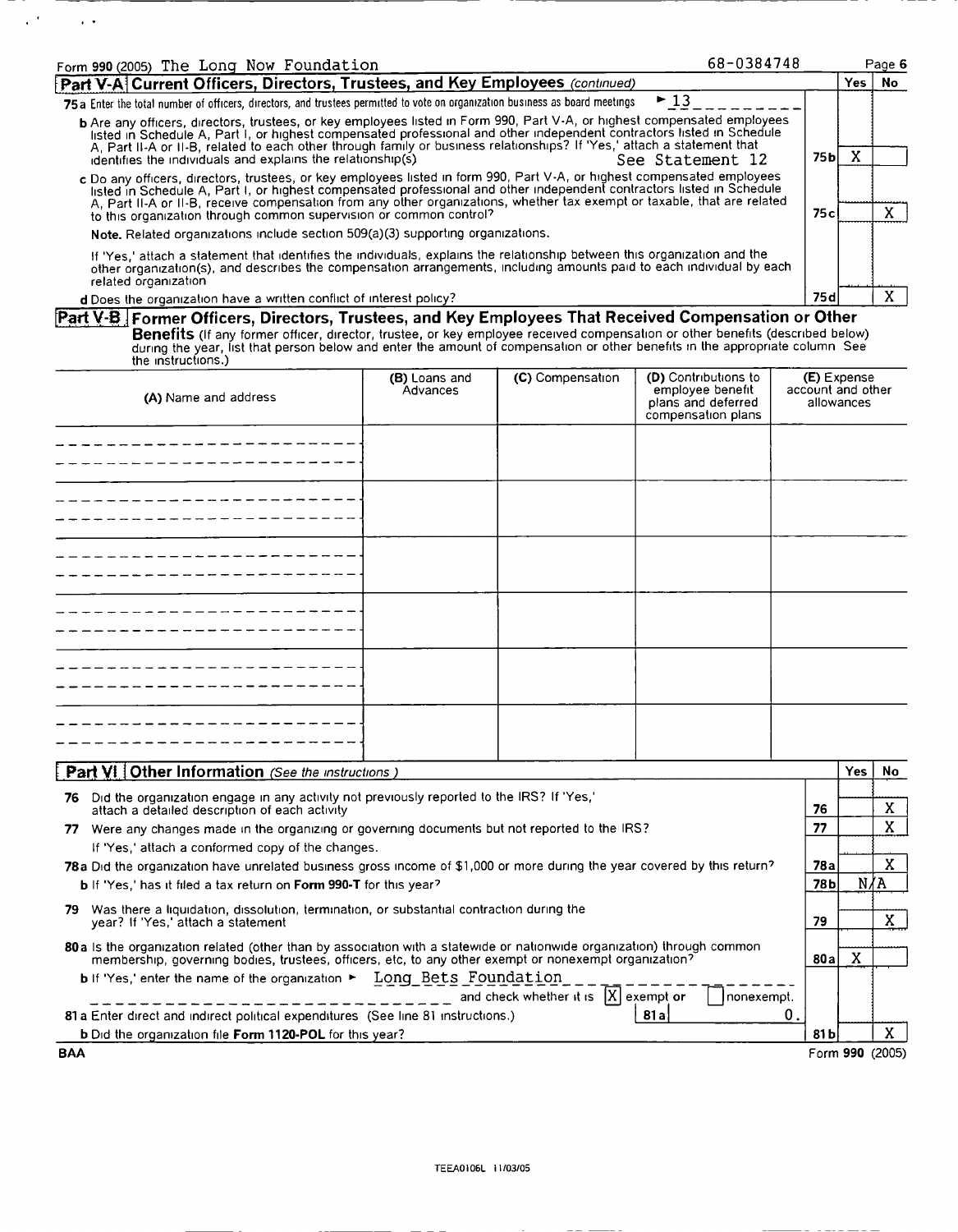|            | The Long Now Foundation<br>Form 990 (2005)                                                                                                                                                                                                                                    |            | 68-0384748                                           |        | Page 7          |
|------------|-------------------------------------------------------------------------------------------------------------------------------------------------------------------------------------------------------------------------------------------------------------------------------|------------|------------------------------------------------------|--------|-----------------|
|            | Part VI   Other Information (continued)                                                                                                                                                                                                                                       |            |                                                      | Yes    | No              |
|            | 82 a Did the organization receive donated services or the use of materials, equipment, or facilities at no charge or at<br>substantially less than fair rental value?                                                                                                         |            | 82a                                                  | X      |                 |
|            | b If 'Yes,' you may indicate the value of these items here. Do not include this amount as                                                                                                                                                                                     | Not Valued |                                                      |        |                 |
|            | revenue in Part I or as an expense in Part II. (See instructions in Part III.)                                                                                                                                                                                                |            |                                                      |        |                 |
|            | 83a Did the organization comply with the public inspection requirements for returns and exemption applications?                                                                                                                                                               |            | 83a<br>83 bl                                         | X<br>X |                 |
|            | b Did the organization comply with the disclosure requirements relating to quid pro quo contributions?                                                                                                                                                                        |            | 84 a                                                 |        | X               |
|            | 84a Did the organization solicit any contributions or gifts that were not tax deductible?                                                                                                                                                                                     |            |                                                      |        |                 |
|            | b If 'Yes,' did the organization include with every solicitation an express statement that such contributions or gifts were<br>not tax deductible?                                                                                                                            |            | 84 b                                                 |        | NYA             |
|            | 85 501(c)(4), (5), or (6) organizations a Were substantially all dues nondeductible by members?                                                                                                                                                                               |            | 85 a                                                 |        | N/A             |
|            | b Did the organization make only in-house lobbying expenditures of \$2,000 or less?                                                                                                                                                                                           |            | 85 b                                                 |        | N∤A             |
|            | If 'Yes' was answered to either 85a or 85b, do not complete 85c through 85h below unless the organization received a<br>waiver for proxy tax owed for the prior year.                                                                                                         |            |                                                      |        |                 |
|            | c Dues, assessments, and similar amounts from members                                                                                                                                                                                                                         | 85 c       | N/A                                                  |        |                 |
|            | d Section 162(e) lobbying and political expenditures                                                                                                                                                                                                                          | 85 d       | N/A                                                  |        |                 |
|            | e Agaregate nondeductible amount of section $6033(e)(1)(A)$ dues notices                                                                                                                                                                                                      | 85 e       | N/A                                                  |        |                 |
|            | f Taxable amount of lobbying and political expenditures (line 85d less 85e)                                                                                                                                                                                                   | 85 f       | N/A                                                  |        |                 |
|            | g Does the organization elect to pay the section 6033(e) tax on the amount on line 85f?                                                                                                                                                                                       |            | 85 g                                                 |        | N∦A             |
|            | h if section 6033(e)(1)(A) dues notices were sent, does the organization agree to add the amount on line 85f to its reasonable estimate of<br>dues allocable to nondeductible lobbying and political expenditures for the following tax year?                                 |            | 85 h                                                 |        | N∦A             |
|            | 86 501(c)(7) organizations Enter. a Initiation fees and capital contributions included on                                                                                                                                                                                     |            |                                                      |        |                 |
|            | line 12                                                                                                                                                                                                                                                                       | 86 a       | N/A                                                  |        |                 |
|            | b Gross receipts, included on line 12, for public use of club facilities                                                                                                                                                                                                      | 86 b       | N/A                                                  |        |                 |
| 87.        | 501(c)(12) organizations Enter. a Gross income from members or shareholders.                                                                                                                                                                                                  | 87 a       | N/A                                                  |        |                 |
|            | <b>b</b> Gross income from other sources (Do not net amounts due or paid to other sources<br>against amounts due or received from them.)                                                                                                                                      | 87 b       | N/A                                                  |        |                 |
|            | 88 At any time during the year, did the organization own a 50% or greater interest in a taxable corporation or partnership,<br>or an entity disregarded as separate from the organization under Regulations sections 301.7701-2 and 301 7701-37<br>If 'Yes,' complete Part IX |            | 88                                                   |        | X               |
|            | 89 a 501(c)(3) organizations Enter. Amount of tax imposed on the organization during the year under                                                                                                                                                                           |            |                                                      |        |                 |
|            | 0. , section 4912 ► $\qquad \qquad$ _ _ _ _ _ _ _ _ _ 0. , section 4955 ►<br>section 4911 ►                                                                                                                                                                                   |            | $\mathbf 0$                                          |        |                 |
|            | b 501(c)(3) and 501(c)(4) organizations Did the organization engage in any section 4958 excess benefit transaction<br>during the year or did it become aware of an excess benefit transaction from a prior year? If 'Yes,' attach a statement<br>explaining each transaction  |            | 89 b                                                 |        | X               |
|            | c Enter. Amount of tax imposed on the organization managers or disqualified persons during the<br>year under sections 4912, 4955, and 4958                                                                                                                                    |            |                                                      |        | 0.              |
|            | d Enter. Amount of tax on line 89c, above, reimbursed by the organization                                                                                                                                                                                                     |            |                                                      |        | О.              |
|            | 90a List the states with which a copy of this return is filed ►<br>СA                                                                                                                                                                                                         |            |                                                      |        |                 |
|            | b Number of employees employed in the pay period that includes March 12, 2005 (See instructions.)                                                                                                                                                                             |            | 90 <sub>b</sub>                                      |        | 8               |
|            | 91a The books are in care of > Alexander Rose<br>Telephone number ►<br>Located at Fort Mason Ctr, Landmark Bldg A, San Francisco, CA                                                                                                                                          |            | $(415)$ 561-6582<br>$ZIP + 4$ $\triangleright$ 94123 |        |                 |
|            | <b>b</b> At any time during the calendar year, did the organization have an interest in or a signature or other authority over a                                                                                                                                              |            |                                                      | Yes    | No              |
|            | financial account in a foreign country (such as a bank account, securities account, or other financial account)?                                                                                                                                                              |            | 91 b                                                 |        | X               |
|            | If 'Yes,' enter the name of the foreign country ▶                                                                                                                                                                                                                             |            |                                                      |        |                 |
|            | See the instructions for exceptions and filing requirements for Form TD F 90-22.1, Report of Foreign Bank and<br><b>Financial Statements</b>                                                                                                                                  |            |                                                      |        |                 |
|            | c At any time during the calendar year, did the organization maintain an office outside of the United States?                                                                                                                                                                 |            | 91 c                                                 |        | X               |
|            | If 'Yes,' enter the name of the foreign country                                                                                                                                                                                                                               |            |                                                      |        |                 |
|            | 92 Section 4947(a)(1) nonexempt charitable trusts filing Form 990 in lieu of Form 1041 - Check here                                                                                                                                                                           |            |                                                      | N/A    |                 |
|            | and enter the amount of tax-exempt interest received or accrued during the tax year                                                                                                                                                                                           | ▶          | 92                                                   |        | N/A             |
| <b>BAA</b> |                                                                                                                                                                                                                                                                               |            |                                                      |        | Form 990 (2005) |

 $\sim 10^{11}$  m  $^{-1}$  .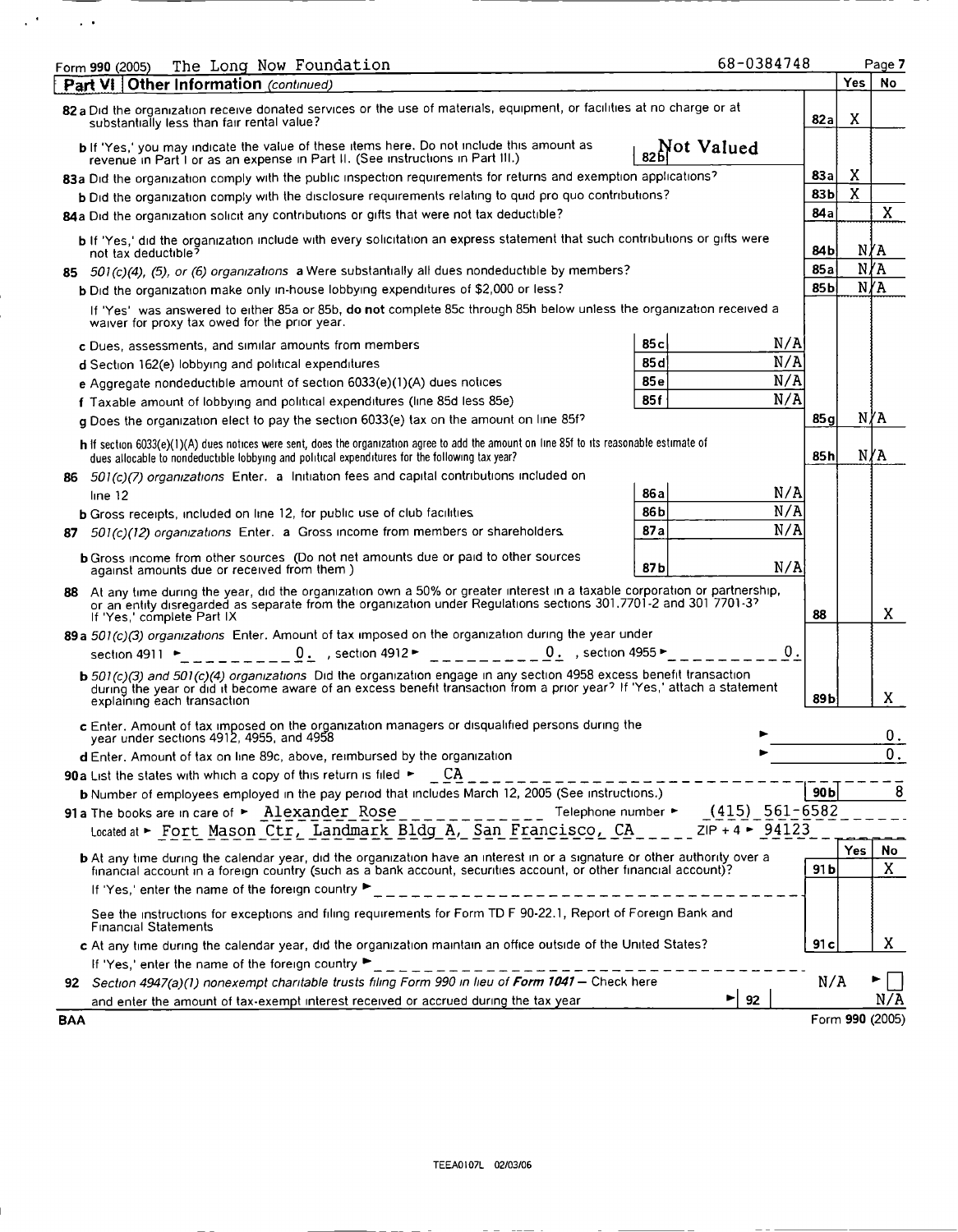|               | Form 990 (2005) The Long Now Foundation                                                                                                                                                                                          |                    |                           |                      | 68-0384748                           | Page 8                                                |
|---------------|----------------------------------------------------------------------------------------------------------------------------------------------------------------------------------------------------------------------------------|--------------------|---------------------------|----------------------|--------------------------------------|-------------------------------------------------------|
|               | Part VII Analysis of Income-Producing Activities (See the instructions)                                                                                                                                                          |                    |                           |                      |                                      |                                                       |
|               |                                                                                                                                                                                                                                  |                    | Unrelated business income |                      | Excluded by section 512, 513, or 514 | (E)                                                   |
|               | Note: Enter gross amounts unless<br>otherwise indicated                                                                                                                                                                          | (A)                | (B)                       | (C)                  | (D)                                  | Related or exempt                                     |
|               |                                                                                                                                                                                                                                  | Business code      | Amount                    | Exclusion code       | Amount                               | function income                                       |
|               | 93 Program service revenue.                                                                                                                                                                                                      |                    |                           |                      |                                      |                                                       |
|               | a Speaking Fees                                                                                                                                                                                                                  |                    |                           |                      |                                      | 801.                                                  |
|               |                                                                                                                                                                                                                                  |                    |                           |                      |                                      |                                                       |
| c             |                                                                                                                                                                                                                                  |                    |                           |                      |                                      |                                                       |
| d             |                                                                                                                                                                                                                                  |                    |                           |                      |                                      |                                                       |
|               | <u> 1980 - Jan Barnett, fransk politiker (d. 1980)</u>                                                                                                                                                                           |                    |                           |                      |                                      |                                                       |
| е             |                                                                                                                                                                                                                                  |                    |                           |                      |                                      |                                                       |
|               | f Medicare/Medicald payments                                                                                                                                                                                                     |                    |                           |                      |                                      |                                                       |
|               | g Fees & contracts from government agencies                                                                                                                                                                                      |                    |                           |                      |                                      |                                                       |
|               | 94 Membership dues and assessments                                                                                                                                                                                               |                    |                           |                      |                                      |                                                       |
| 95            | Interest on savings & temporary cash invmnts                                                                                                                                                                                     |                    |                           | 14                   | 60,710.                              |                                                       |
| 96            | Dividends & interest from securities                                                                                                                                                                                             |                    |                           |                      |                                      |                                                       |
| 97            | Net rental income or (loss) from real estate:                                                                                                                                                                                    |                    |                           |                      |                                      |                                                       |
|               | a debt-financed property                                                                                                                                                                                                         |                    |                           |                      |                                      |                                                       |
|               | <b>b</b> not debt-financed property                                                                                                                                                                                              |                    |                           |                      |                                      |                                                       |
|               | 98 Net rental income or (loss) from pers prop                                                                                                                                                                                    |                    |                           |                      |                                      |                                                       |
| 99            | Other investment income                                                                                                                                                                                                          |                    |                           |                      |                                      |                                                       |
|               | 100 Gain or (loss) from sales of assets                                                                                                                                                                                          |                    |                           |                      |                                      |                                                       |
|               | other than inventory                                                                                                                                                                                                             |                    |                           | 18                   | 1,187.                               |                                                       |
| 101.          | Net income or (loss) from special events                                                                                                                                                                                         |                    |                           |                      |                                      |                                                       |
|               | 102 Gross profit or (loss) from sales of inventory                                                                                                                                                                               |                    |                           |                      |                                      | 13,853.                                               |
|               | 103 Other revenue. a_______________                                                                                                                                                                                              |                    |                           |                      |                                      |                                                       |
|               |                                                                                                                                                                                                                                  |                    |                           |                      |                                      |                                                       |
| ь             |                                                                                                                                                                                                                                  |                    |                           |                      |                                      |                                                       |
| c             |                                                                                                                                                                                                                                  |                    |                           |                      |                                      |                                                       |
| d             |                                                                                                                                                                                                                                  |                    |                           |                      |                                      |                                                       |
| е             |                                                                                                                                                                                                                                  |                    |                           |                      |                                      |                                                       |
| 104           | Subtotal (add columns (B), (D), and (E))                                                                                                                                                                                         |                    |                           |                      | 61,897.                              | 14,654.                                               |
|               | 105 Total (add line 104, columns $(B)$ , $(D)$ , and $(E)$ )                                                                                                                                                                     |                    |                           |                      | ь                                    | 76,551.                                               |
|               | Note: Line 105 plus line 1d, Part I, should equal the amount on line 12, Part I                                                                                                                                                  |                    |                           |                      |                                      |                                                       |
|               | Part VIII Relationship of Activities to the Accomplishment of Exempt Purposes (See the instructions)                                                                                                                             |                    |                           |                      |                                      |                                                       |
|               |                                                                                                                                                                                                                                  |                    |                           |                      |                                      |                                                       |
|               |                                                                                                                                                                                                                                  |                    |                           |                      |                                      |                                                       |
| Line No.      | Explain how each activity for which income is reported in column (E) of Part VII contributed importantly to the accomplishment                                                                                                   |                    |                           |                      |                                      |                                                       |
| ▼             | of the organization's exempt purposes (other than by providing funds for such purposes)                                                                                                                                          |                    |                           |                      |                                      |                                                       |
| 93a           | Revenue from speaking engagements related to building a coherent body of ideas                                                                                                                                                   |                    |                           |                      |                                      |                                                       |
|               | about long-term thinking.                                                                                                                                                                                                        |                    |                           |                      |                                      |                                                       |
| 102           | Incidental sales of CDs of the Clock's chimes and other merchandise related to                                                                                                                                                   |                    |                           |                      |                                      |                                                       |
|               |                                                                                                                                                                                                                                  |                    |                           |                      |                                      |                                                       |
|               | fostering long-term perspective and responsibility.                                                                                                                                                                              |                    |                           |                      |                                      |                                                       |
|               | Part IX   Information Regarding Taxable Subsidiaries and Disregarded Entities (See the instructions)                                                                                                                             |                    |                           |                      |                                      |                                                       |
|               | (A)                                                                                                                                                                                                                              | (B)                |                           | (C)                  | (D)                                  | (E)                                                   |
|               | Name, address, and EIN of corporation,                                                                                                                                                                                           | Percentage of      |                           |                      | Total                                | End-of-year                                           |
|               | partnership, or disregarded entity                                                                                                                                                                                               | ownership interest |                           | Nature of activities | income                               | assets                                                |
| N/A           |                                                                                                                                                                                                                                  |                    | ిక                        |                      |                                      |                                                       |
|               |                                                                                                                                                                                                                                  |                    | ङ्क                       |                      |                                      |                                                       |
|               |                                                                                                                                                                                                                                  |                    | န္                        |                      |                                      |                                                       |
|               |                                                                                                                                                                                                                                  |                    |                           |                      |                                      |                                                       |
|               |                                                                                                                                                                                                                                  |                    | કૃ                        |                      |                                      |                                                       |
|               | <b>Part X</b>   Information Regarding Transfers Associated with Personal Benefit Contracts (See the instructions)                                                                                                                |                    |                           |                      |                                      |                                                       |
|               | a Did the organization, during the year, receive any funds, directly or indirectly, to pay premiums on a personal benefit contract?                                                                                              |                    |                           |                      |                                      | $ \overline{\mathrm{X}} $ No<br>Yes                   |
|               | b Did the organization, during the year, pay premiums, directly or indirectly, on a personal benefit contract?                                                                                                                   |                    |                           |                      |                                      | $ {\boldsymbol{\mathrm{X}}} $ No<br>Yes               |
|               | Note: If 'Yes' to (b), file Form 8870 april Form 4720 (see instructions).                                                                                                                                                        |                    |                           |                      |                                      |                                                       |
|               |                                                                                                                                                                                                                                  |                    |                           |                      |                                      |                                                       |
|               | Under penalties of perjury, I declare that I have examined the return, including accompanying schedules and statements, and to the best of my knowledge and belief, it is<br>true, correct, and complete Deckirgtion of preparer |                    |                           |                      |                                      |                                                       |
| <b>Please</b> | ▶                                                                                                                                                                                                                                |                    |                           |                      |                                      |                                                       |
| Sign          | Signature of officer                                                                                                                                                                                                             |                    |                           |                      | Date                                 |                                                       |
| Here          | ▶                                                                                                                                                                                                                                |                    |                           |                      |                                      |                                                       |
|               | Type or print name                                                                                                                                                                                                               |                    | <u>D.RECT</u>             |                      |                                      |                                                       |
|               |                                                                                                                                                                                                                                  |                    |                           |                      |                                      |                                                       |
| Paid          | Preparer's                                                                                                                                                                                                                       |                    |                           | Date                 | Check if<br>self                     | Preparer's SSN or PTIN (See<br>General Instruction W) |
| Pre-          | signature<br>Duffield<br>arol                                                                                                                                                                                                    |                    |                           | 11 1 14 1 106        | employed                             | 550-66-3077                                           |
| parer's       | Fontanello,<br>Firm's name (or                                                                                                                                                                                                   | Duffield & Otake,  | LLP                       |                      |                                      |                                                       |
| Use           | yours if self<br>44 Montgomery Street,<br>employed),                                                                                                                                                                             |                    | Suite 2019                |                      | EIN                                  | 37-1420474                                            |
| Only          | address, and<br>San Francisco,<br>$ZIP + 4$                                                                                                                                                                                      | CA 94104           |                           |                      | (415)<br>Phone no                    | 983-0200                                              |

| ۰. | ٦ |  |
|----|---|--|
|    |   |  |

 $\mathcal{L}(\mathcal{F})$  and  $\mathcal{L}(\mathcal{F})$ 

TEEA0108L 10/18/05 Form 990 (2005)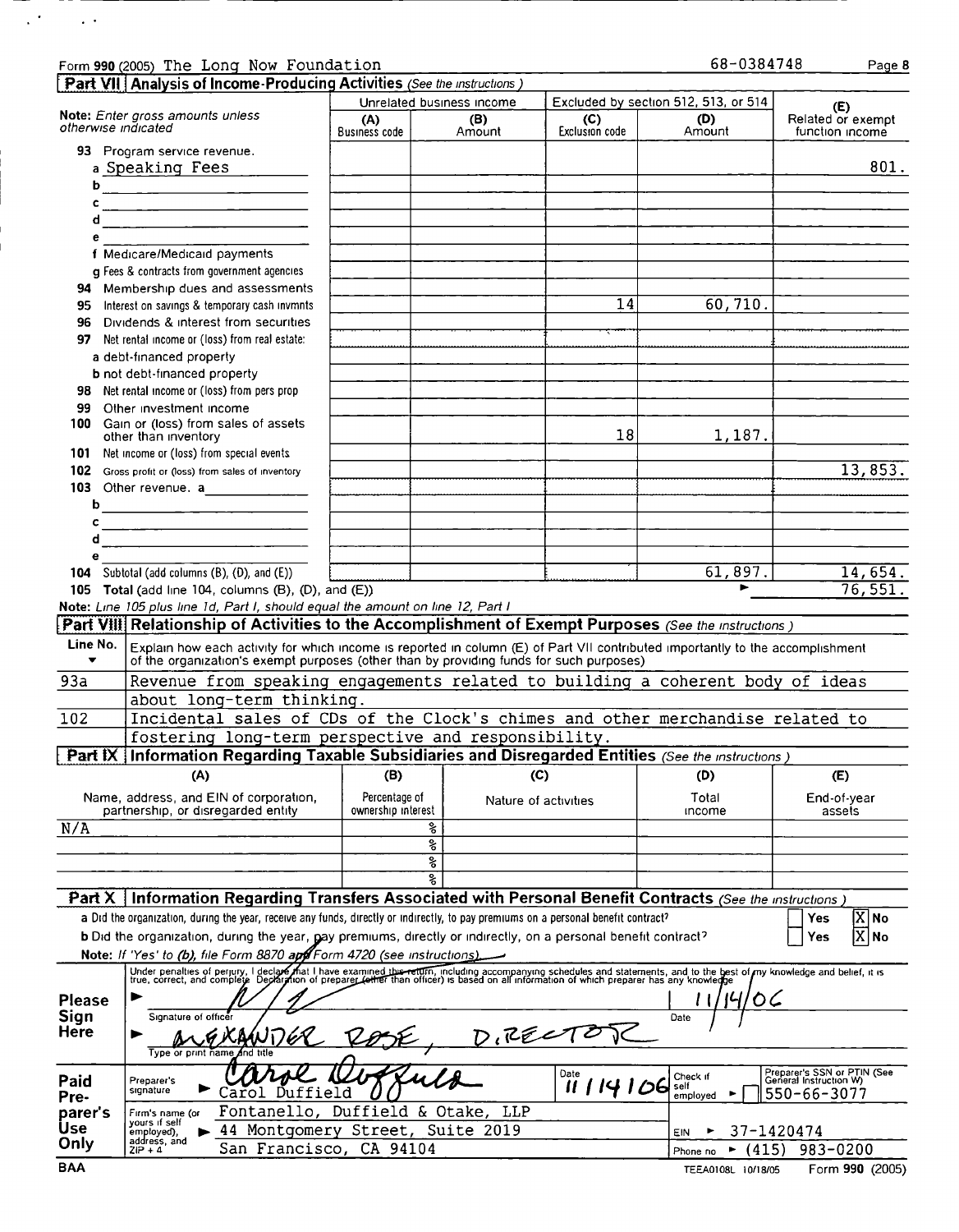|  | OMB No 1545 0047 |  |
|--|------------------|--|
|  |                  |  |

2005

| <b>SCHEDULE A</b> |  |                      |
|-------------------|--|----------------------|
|                   |  | (Form 990 or 990-EZ) |

 $\sim$   $\sim$ 

 $\mathbb{R}^3$ 

# Organization Exempt Under

(Form <sup>990</sup> or 990-EZ) Section 501(c)(3) (Except Private Foundation) and Section 501 (e), 501 (f), 501(k), 501(n), or 4947(a)(1) Nonexempt Charitable Trust

Supplementary Information - (See separate instructions.)

 $\Sigma_{\rm EFT}$   $\sim$  MUST be completed by the above organizations and attached to their Form 990 or 990-EZ.

| Name of the organization                                                                                                                                                                                     |                                                                |                     | Employer identification number                                                 |                                                |
|--------------------------------------------------------------------------------------------------------------------------------------------------------------------------------------------------------------|----------------------------------------------------------------|---------------------|--------------------------------------------------------------------------------|------------------------------------------------|
| The Long Now Foundation                                                                                                                                                                                      |                                                                |                     | 68-0384748                                                                     |                                                |
| Compensation of the Five Highest Paid Employees Other Than Officers, Directors, and Trustees<br>Part !<br>(See instructions List each one If there are none, enter 'None')                                   |                                                                |                     |                                                                                |                                                |
| (a) Name and address of each<br>employee paid more<br>than \$50,000                                                                                                                                          | (b) Title and average<br>hours per week<br>devoted to position | (c) Compensation    | (d) Contributions<br>to employee benefit<br>plans and deferred<br>compensation | (e) Expense<br>account and other<br>allowances |
| See Statement 13                                                                                                                                                                                             |                                                                | 64,750.             | 1,836.                                                                         | О.                                             |
|                                                                                                                                                                                                              |                                                                |                     |                                                                                |                                                |
|                                                                                                                                                                                                              |                                                                |                     |                                                                                |                                                |
|                                                                                                                                                                                                              |                                                                |                     |                                                                                |                                                |
|                                                                                                                                                                                                              |                                                                |                     |                                                                                |                                                |
| Total number of other employees paid<br>over \$50,000                                                                                                                                                        |                                                                | 0                   |                                                                                |                                                |
| $Part II - A$<br>Compensation of the Five Highest Paid Independent Contractors for Professional Services<br>(See instructions. List each one (whether individuals or firms) If there are none, enter 'None') |                                                                |                     |                                                                                |                                                |
| (a) Name and address of each independent contractor paid more than \$50,000                                                                                                                                  |                                                                | (b) Type of service |                                                                                | (c) Compensation                               |
| Chris Rand<br>Fort Mason, Bldg A, San Francisco, CA 94123                                                                                                                                                    |                                                                | Clock Machinist     |                                                                                | 197,318.                                       |
| Paulo Salvagione<br>Fort Mason, Bldg A, San Francisco, CA 94123                                                                                                                                              |                                                                | Clock Engineer      |                                                                                | 151,222.                                       |
|                                                                                                                                                                                                              |                                                                |                     |                                                                                |                                                |
|                                                                                                                                                                                                              |                                                                |                     |                                                                                |                                                |
|                                                                                                                                                                                                              |                                                                |                     |                                                                                |                                                |
| Total number of others receiving over<br>\$50,000 for professional services                                                                                                                                  |                                                                | 0                   |                                                                                |                                                |
| <b>Part II - B</b> Compensation of the Five Highest Paid Independent Contractors for Other Services                                                                                                          |                                                                |                     |                                                                                |                                                |
| (List each contractor who performed services other than professional services, whether individuals or firms. If there are none,<br>enter ivone See instructions.)                                            |                                                                |                     |                                                                                |                                                |
| (a) Name and address of each independent contractor paid more than \$50,000                                                                                                                                  |                                                                | (b) Type of service |                                                                                | (c) Compensation                               |
| None                                                                                                                                                                                                         |                                                                |                     |                                                                                |                                                |
|                                                                                                                                                                                                              |                                                                |                     |                                                                                |                                                |
|                                                                                                                                                                                                              |                                                                |                     |                                                                                |                                                |
|                                                                                                                                                                                                              |                                                                |                     |                                                                                |                                                |
|                                                                                                                                                                                                              |                                                                |                     |                                                                                |                                                |
| Total number of other contractors receiving<br>over \$50,000 for other services                                                                                                                              | 0                                                              |                     |                                                                                |                                                |
| BAA For Paperwork Reduction Act Notice, see the Instructions for Form 990 and Form 990-EZ.                                                                                                                   |                                                                |                     |                                                                                | Schedule A (Form 990 or 990-EZ) 2005           |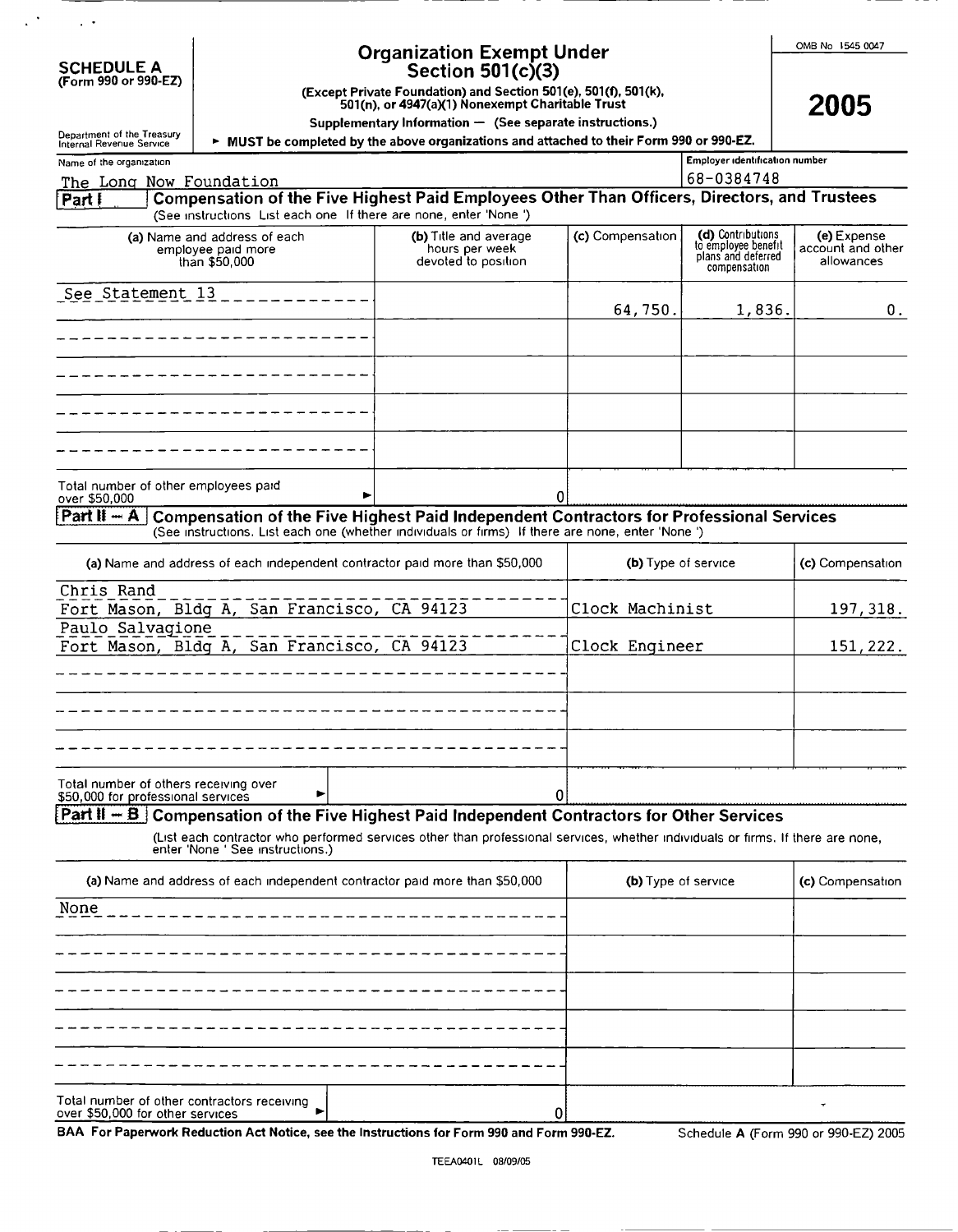|                   | The Long Now Foundation<br>Schedule A (Form 990 or 990-EZ) 2005                                                                                                                                                                                                                                                                                                                                                                                                                                                        | 68-0384748 |                 |            | Page 2                  |
|-------------------|------------------------------------------------------------------------------------------------------------------------------------------------------------------------------------------------------------------------------------------------------------------------------------------------------------------------------------------------------------------------------------------------------------------------------------------------------------------------------------------------------------------------|------------|-----------------|------------|-------------------------|
| Part III          | Statements About Activities (See Instructions)                                                                                                                                                                                                                                                                                                                                                                                                                                                                         |            |                 | <b>Yes</b> | No                      |
|                   | During the year, has the organization attempted to influence national, state, or local legislation, including any attempt<br>to influence public opinion on a legislative matter or referendum? If 'Yes,' enter the total expenses paid<br>► s<br>N/A<br>or incurred in connection with the lobbying activities<br>(Must equal amounts on line 38, Part VI-A, or line i of Part VI-B.)                                                                                                                                 |            | 1               |            | X.                      |
|                   | Organizations that made an election under section 501(h) by filing Form 5768 must complete Part VI-A. Other<br>organizations checking 'Yes' must complete Part VI-B AND attach a statement giving a detailed description of the<br>lobbying activities.                                                                                                                                                                                                                                                                |            |                 |            |                         |
|                   | 2 During the year, has the organization, either directly or indirectly, engaged in any of the following acts with any<br>substantial contributors, trustees, directors, officers, creators, key employees, or members of their families, or with any<br>taxable organization with which any such person is affiliated as an officer, director, trustee, majority owner, or principal<br>beneficiary? (If the answer to any question is 'Yes,' attach a detailed statement explaining the transactions)                 |            |                 |            |                         |
|                   | See Statement 14<br>a Sale, exchange, or leasing of property?                                                                                                                                                                                                                                                                                                                                                                                                                                                          |            | 2a              |            | X.                      |
|                   | <b>b</b> Lending of money or other extension of credit?                                                                                                                                                                                                                                                                                                                                                                                                                                                                |            | 2 <sub>b</sub>  |            | X.                      |
|                   | c Furnishing of goods, services, or facilities?                                                                                                                                                                                                                                                                                                                                                                                                                                                                        |            | 2c              |            | X.                      |
|                   | See Form 990, Part V<br>d Payment of compensation (or payment or reimbursement of expenses if more than \$1,000)?                                                                                                                                                                                                                                                                                                                                                                                                      |            | 2d              | X          |                         |
|                   | e Transfer of any part of its income or assets?                                                                                                                                                                                                                                                                                                                                                                                                                                                                        |            | 2e              |            | X.                      |
|                   | 3a Do you make grants for scholarships, fellowships, student loans, etc? (If 'Yes,' attach an<br>explanation of how you determine that recipients qualify to receive payments.)                                                                                                                                                                                                                                                                                                                                        |            | За              |            | X                       |
|                   | b Do you have a section 403(b) annuity plan for your employees?                                                                                                                                                                                                                                                                                                                                                                                                                                                        |            | 3 <sub>b</sub>  |            | $\overline{\mathbf{x}}$ |
|                   | c During the year, did the organization receive a contribution of qualified real property interest under section 170(h)?<br>4a Did you maintain any separate account for participating donors where donors have the right to provide advice                                                                                                                                                                                                                                                                            |            | 3 <sub>c</sub>  |            | $\overline{\mathbf{X}}$ |
|                   | on the use or distribution of funds?<br><b>b</b> Do you provide credit counseling, debt management, credit repair, or debt negotiation services?                                                                                                                                                                                                                                                                                                                                                                       |            | 4a<br>4b        |            | X.<br>$\overline{X}$    |
|                   |                                                                                                                                                                                                                                                                                                                                                                                                                                                                                                                        |            |                 |            |                         |
| Part IV           | Reason for Non-Private Foundation Status (See Instructions)                                                                                                                                                                                                                                                                                                                                                                                                                                                            |            |                 |            |                         |
|                   | The organization is not a private foundation because it is. (Please check only ONE applicable box.)                                                                                                                                                                                                                                                                                                                                                                                                                    |            |                 |            |                         |
| 5                 | A church, convention of churches, or association of churches Section 170(b)(1)(A)(i).                                                                                                                                                                                                                                                                                                                                                                                                                                  |            |                 |            |                         |
| 6                 | A school. Section 170(b)(1)(A)(ii). (Also complete Part V)                                                                                                                                                                                                                                                                                                                                                                                                                                                             |            |                 |            |                         |
| 7                 | A hospital or a cooperative hospital service organization Section 170(b)(1)(A)(iii)                                                                                                                                                                                                                                                                                                                                                                                                                                    |            |                 |            |                         |
| 8                 | A Federal, state, or local government or governmental unit. Section 170(b)(1)(A)(v)                                                                                                                                                                                                                                                                                                                                                                                                                                    |            |                 |            |                         |
| 9                 | A medical research organization operated in conjunction with a hospital Section 170(b)(1)(A)(iii). Enter the hospital's name, city,<br>and state ►                                                                                                                                                                                                                                                                                                                                                                     |            |                 |            |                         |
| 10                | An organization operated for the benefit of a college or university owned or operated by a governmental unit Section 170(b)(1)(A)(iv)<br>(Also complete the Support Schedule in Part IV-A.)                                                                                                                                                                                                                                                                                                                            |            |                 |            |                         |
|                   | 11a  X  An organization that normally receives a substantial part of its support from a governmental unit or from the general public.<br>Section 170(b)(1)(A)(vi) (Also complete the <b>Support Schedule</b> in Part IV-A.)                                                                                                                                                                                                                                                                                            |            |                 |            |                         |
| 11 b              | A community trust Section 170(b)(1)(A)(vi) (Also complete the <b>Support Schedule</b> in Part IV-A.)                                                                                                                                                                                                                                                                                                                                                                                                                   |            |                 |            |                         |
| $12 \overline{ }$ | An organization that normally receives (1) more than 33-1/3% of its support from contributions, membership fees, and gross receipts<br>from activities related to its charitable, etc, functions - subject to certain exceptions, and (2) no more than 33-1/3% of its support<br>from gross investment income and unrelated business taxable income (less section 511 tax) from businesses acquired by the<br>organization after June 30, 1975 See section 509(a)(2) (Also complete the Support Schedule in Part IV-A) |            |                 |            |                         |
| 13                | An organization that is not controlled by any disqualified persons (other than foundation managers) and supports organizations<br>described in (1) lines 5 through 12 above, or (2) section 501(c)(4), (5), or (6), if they meet the test of section 509(a)(2). Check the<br>box that describes the type of supporting organization.<br>Type 1<br>Type 2                                                                                                                                                               | Type 3     |                 |            |                         |
|                   | Provide the following information about the supported organizations. (See instructions)                                                                                                                                                                                                                                                                                                                                                                                                                                |            |                 |            |                         |
|                   | (a) Name(s) of supported organization(s)                                                                                                                                                                                                                                                                                                                                                                                                                                                                               |            | (b) Line number | from above |                         |
|                   |                                                                                                                                                                                                                                                                                                                                                                                                                                                                                                                        |            |                 |            |                         |
|                   |                                                                                                                                                                                                                                                                                                                                                                                                                                                                                                                        |            |                 |            |                         |
|                   |                                                                                                                                                                                                                                                                                                                                                                                                                                                                                                                        |            |                 |            |                         |
|                   |                                                                                                                                                                                                                                                                                                                                                                                                                                                                                                                        |            |                 |            |                         |

14 | An organization organized and operated to test for public safety Section 509(a)(4). (See instructions.)<br>BAA TEEA0402L 08/09/05 Chedule A

 $\mathcal{L}^{(2)}$  and  $\mathcal{L}^{(2)}$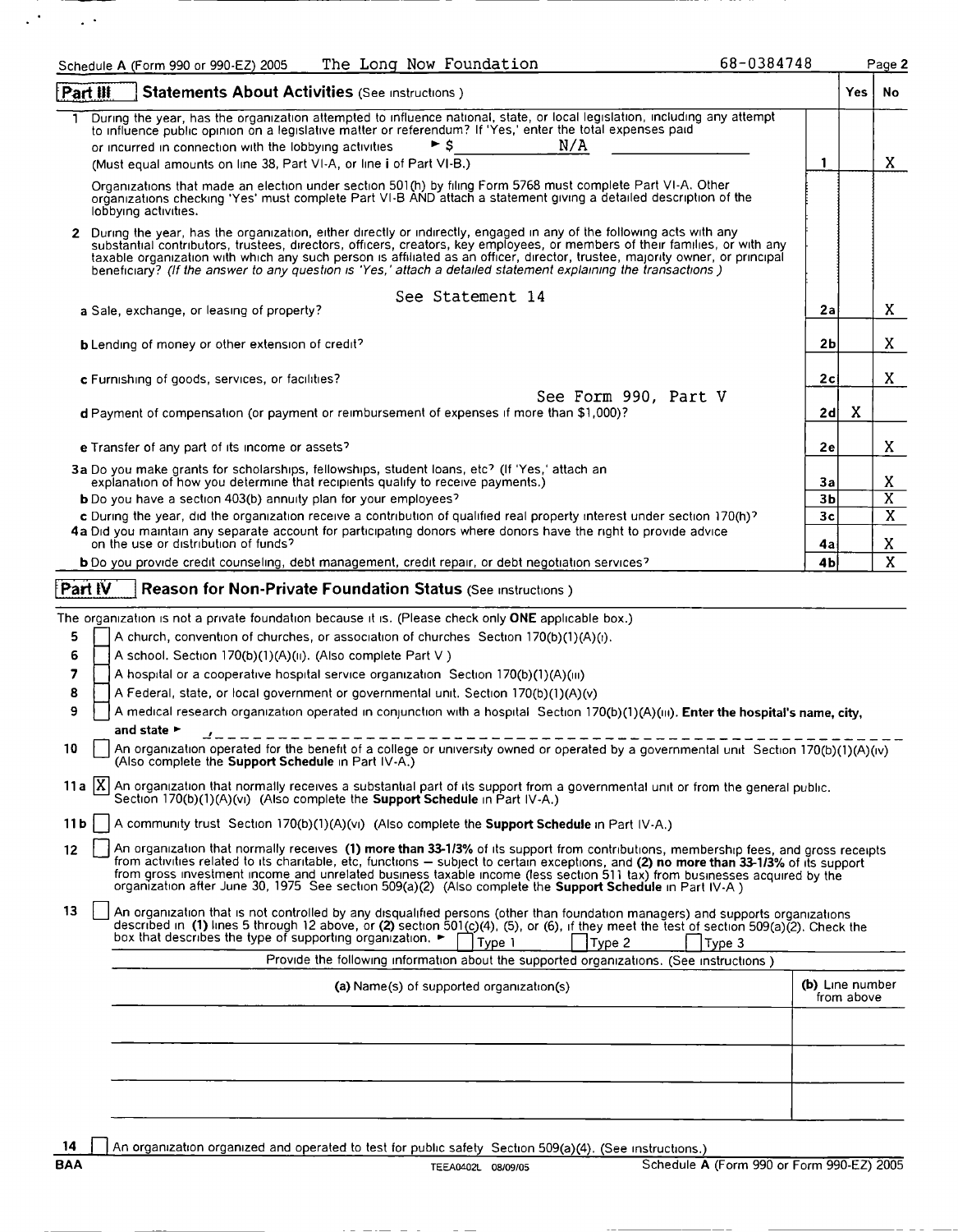$\bar{z}$  .

 $\ddot{\phantom{a}}$ 

68-0384748 Page <sup>3</sup>

Part IV-A Support Schedule (Complete only if you checked a box on line 10, 11, or 12.) Use cash method of accounting. Note: You may use the worksheet in the instructions for converting from the accrual to the cash method of accounting

|    | Calendar year (or fiscal year<br>beginning in)                                                                                                                                                                                                                                                                                                                                                                                                                                                                                                                                                                                                                                                                                                                                           | (a)<br>2004 | $\begin{array}{c} \textbf{(b)} \\ \textbf{2003} \end{array}$ | $($ c)<br>2002                  | (d)<br>2001           | (e)<br>Total                        |  |  |
|----|------------------------------------------------------------------------------------------------------------------------------------------------------------------------------------------------------------------------------------------------------------------------------------------------------------------------------------------------------------------------------------------------------------------------------------------------------------------------------------------------------------------------------------------------------------------------------------------------------------------------------------------------------------------------------------------------------------------------------------------------------------------------------------------|-------------|--------------------------------------------------------------|---------------------------------|-----------------------|-------------------------------------|--|--|
|    | 15 Gifts, grants, and contributions<br>received. (Do not include<br>unusual grants. See line 28.)                                                                                                                                                                                                                                                                                                                                                                                                                                                                                                                                                                                                                                                                                        | 1,306,541.  | 727,047.                                                     | 891,998.                        | 717,802.              | 3,643,388.                          |  |  |
|    | 16 Membership fees received                                                                                                                                                                                                                                                                                                                                                                                                                                                                                                                                                                                                                                                                                                                                                              |             |                                                              |                                 |                       | $0_{.}$                             |  |  |
|    | 17 Gross receipts from admissions,<br>merchandise sold or services performed,<br>or furnishing of facilities in any activity<br>that is related to the organization's                                                                                                                                                                                                                                                                                                                                                                                                                                                                                                                                                                                                                    | 15, 353.    | 20,792.                                                      | 1,000.                          |                       | 37, 145.                            |  |  |
|    | charitable, etc, purpose<br>18 Gross income from interest, dividends,                                                                                                                                                                                                                                                                                                                                                                                                                                                                                                                                                                                                                                                                                                                    |             |                                                              |                                 |                       |                                     |  |  |
|    | amounts received from payments on<br>securities loans (section $512(a)(5)$ ),<br>rents, royalties, and unrelated business<br>taxable income (less section 511 taxes)<br>from businesses acquired by the organ-<br>ization after June 30, 1975                                                                                                                                                                                                                                                                                                                                                                                                                                                                                                                                            | 622.        | 46.                                                          | 1,166.                          | 12,946.               | 14,780.                             |  |  |
| 19 | Net income from unrelated business<br>activities not included in line 18                                                                                                                                                                                                                                                                                                                                                                                                                                                                                                                                                                                                                                                                                                                 |             |                                                              |                                 |                       | $0_{.}$                             |  |  |
|    | 20 Tax revenues levied for the<br>organization's benefit and<br>either paid to it or expended<br>on its behalf                                                                                                                                                                                                                                                                                                                                                                                                                                                                                                                                                                                                                                                                           |             |                                                              |                                 |                       | 0.                                  |  |  |
| 21 | The value of services or<br>facilities furnished to the<br>organization by a governmental<br>unit without charge Do not<br>include the value of services or<br>facilities generally furnished to<br>the public without charge                                                                                                                                                                                                                                                                                                                                                                                                                                                                                                                                                            |             |                                                              |                                 |                       | 0.                                  |  |  |
|    | 22 Other income, Attach a<br>schedule Do not include<br>gain or (loss) from sale of<br>capital assets                                                                                                                                                                                                                                                                                                                                                                                                                                                                                                                                                                                                                                                                                    |             |                                                              |                                 |                       | 0.                                  |  |  |
|    | 23 Total of lines 15 through 22                                                                                                                                                                                                                                                                                                                                                                                                                                                                                                                                                                                                                                                                                                                                                          | 1,322,516.  | 747,885.                                                     | 894, 164.                       | 730,748.              | 3,695,313.                          |  |  |
| 24 | Line 23 minus line 17                                                                                                                                                                                                                                                                                                                                                                                                                                                                                                                                                                                                                                                                                                                                                                    | 1,307,163.  | 727,093.                                                     | 893, 164.                       | 730,748.              | 3,658,168.                          |  |  |
| 25 | Enter 1% of line 23                                                                                                                                                                                                                                                                                                                                                                                                                                                                                                                                                                                                                                                                                                                                                                      | 13,225.     | 7,479.                                                       | 8,942.                          | 7,307.                |                                     |  |  |
| 26 | Organizations described on lines 10 or 11:                                                                                                                                                                                                                                                                                                                                                                                                                                                                                                                                                                                                                                                                                                                                               |             | a Enter 2% of amount in column (e), line 24                  |                                 | 26a<br>►              | 73, 163.                            |  |  |
|    | b Prepare a list for your records to show the name of and amount contributed by each person (other than a governmental unit or publicly<br>supported organization) whose total gifts for 2001 through 2004 exceeded the amount shown in line 26a Do not file this list with your<br>return. Enter the total of all these excess amounts<br>c Total support for section 509(a)(1) test Enter line 24, column (e)                                                                                                                                                                                                                                                                                                                                                                          |             |                                                              |                                 | ▶<br>26 b<br>26c<br>▶ | 1,743,567.<br>3,658,168.            |  |  |
|    | d Add Amounts from column (e) for lines                                                                                                                                                                                                                                                                                                                                                                                                                                                                                                                                                                                                                                                                                                                                                  | 18          | $\frac{14,780}{.}$                                           | 19                              |                       |                                     |  |  |
|    |                                                                                                                                                                                                                                                                                                                                                                                                                                                                                                                                                                                                                                                                                                                                                                                          | 22          |                                                              | 1, 743, 567.<br>26 <sub>b</sub> | 26 d                  | 1,758,347.                          |  |  |
|    | e Public support (line 26c minus line 26d total)                                                                                                                                                                                                                                                                                                                                                                                                                                                                                                                                                                                                                                                                                                                                         |             |                                                              |                                 | ▶<br>26 e             | 1,899,821.                          |  |  |
|    | f Public support percentage (line 26e (numerator) divided by line 26c (denominator)).                                                                                                                                                                                                                                                                                                                                                                                                                                                                                                                                                                                                                                                                                                    |             |                                                              |                                 | 26f<br>▶              | $51.93$ %                           |  |  |
|    | 27 Organizations described on line 12: $N/A$<br>a For amounts included in lines 15, 16, and 17 that were received from a 'disqualified person,' prepare a list for your records to show the<br>name of, and total amounts received in each year from, each 'disqualified person ' Do not file this list with your return. Enter the sum of<br>such amounts for each year<br>$(2004)$ _ _ _ _ _ _ _ _ _ _ (2003) _ _ _ _ _ _ _ _ _ _ (2002) _ _ _ _ _ _ _ _ _ _ _ (2001) _ _ _ _ _ _ _ _ _ _ _ _<br>bFor any amount included in line 17 that was received from each person (other than 'disqualified persons'), prepare a list for your records<br>to show the name of, and amount received for each year, that was more than the larger of (1) the amount on line 25 for the year or (2) |             |                                                              |                                 |                       |                                     |  |  |
|    | \$5,000 (Include in the list organizations described in lines 5 through 11b, as well as individuals.) Do not file this list with your return.<br>After computing the difference between the amount received and the larger amount described in (1) or (2), enter the sum of these<br>differences (the excess amounts) for each year                                                                                                                                                                                                                                                                                                                                                                                                                                                      |             |                                                              |                                 |                       |                                     |  |  |
|    |                                                                                                                                                                                                                                                                                                                                                                                                                                                                                                                                                                                                                                                                                                                                                                                          |             |                                                              |                                 |                       |                                     |  |  |
|    |                                                                                                                                                                                                                                                                                                                                                                                                                                                                                                                                                                                                                                                                                                                                                                                          |             |                                                              |                                 |                       |                                     |  |  |
|    |                                                                                                                                                                                                                                                                                                                                                                                                                                                                                                                                                                                                                                                                                                                                                                                          |             |                                                              |                                 |                       |                                     |  |  |
|    |                                                                                                                                                                                                                                                                                                                                                                                                                                                                                                                                                                                                                                                                                                                                                                                          |             |                                                              |                                 |                       |                                     |  |  |
|    | e Public support (line 27c total minus line 27d total)                                                                                                                                                                                                                                                                                                                                                                                                                                                                                                                                                                                                                                                                                                                                   |             |                                                              |                                 | ►∣                    | $\frac{27c}{27e}$                   |  |  |
|    | f Total support for section 509(a)(2) test. Enter amount from line 23, column (e)                                                                                                                                                                                                                                                                                                                                                                                                                                                                                                                                                                                                                                                                                                        |             |                                                              | $\blacktriangleright$ 27f       |                       | $\frac{1}{27g}$                     |  |  |
|    | g Public support percentage (line 27e (numerator) divided by line 27f (denominator))                                                                                                                                                                                                                                                                                                                                                                                                                                                                                                                                                                                                                                                                                                     |             |                                                              |                                 | ►∣                    | <u>ಿ</u><br>$\overline{\mathbf{r}}$ |  |  |
|    | h Investment income percentage (line 18, column (e) (numerator) divided by line 27f (denominator))                                                                                                                                                                                                                                                                                                                                                                                                                                                                                                                                                                                                                                                                                       |             |                                                              |                                 | 27h<br>►              |                                     |  |  |
| 28 | Unusual Grants: For an organization described in line 10, 11, or 12 that received any unusual grants during 2001 through 2004, prepare a<br>list for your records to show, for each year, the name of the contributor, the date and amount of the grant, and a brief description of the<br>nature of the grant Do not file this list with your return. Do not include these grants in line 15.                                                                                                                                                                                                                                                                                                                                                                                           |             |                                                              |                                 |                       |                                     |  |  |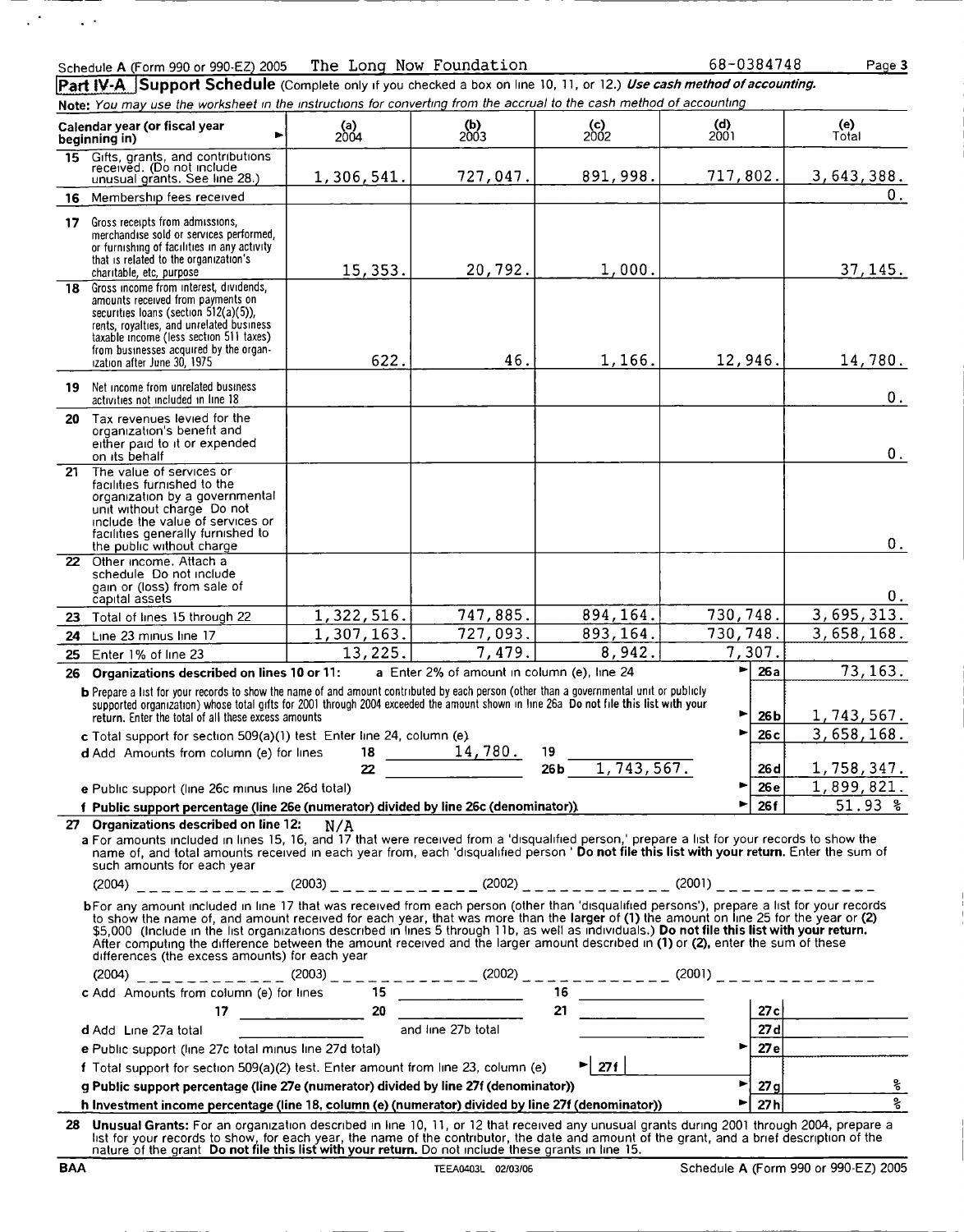|        | Schedule A (Form 990 or 990-EZ) 2005 The Long Now Foundation                                                                                                                                                                                                                                                                                                                                                                            | 68-0384748      |     | Page 4 |
|--------|-----------------------------------------------------------------------------------------------------------------------------------------------------------------------------------------------------------------------------------------------------------------------------------------------------------------------------------------------------------------------------------------------------------------------------------------|-----------------|-----|--------|
| Part V | Private School Questionnaire (See Instructions)<br>(To be completed ONLY by schools that checked the box on line 6 in Part IV)                                                                                                                                                                                                                                                                                                          | N/A             |     |        |
|        |                                                                                                                                                                                                                                                                                                                                                                                                                                         |                 | Yes | No     |
| 29     | Does the organization have a racially nondiscriminatory policy toward students by statement in its charter, bylaws,<br>other governing instrument, or in a resolution of its governing body?                                                                                                                                                                                                                                            | 29              |     |        |
| 30     | Does the organization include a statement of its racially nondiscriminatory policy toward students in all its brochures, catalogues, and other written communications with the public dealing with student admissions, program<br>and scholarships?                                                                                                                                                                                     | 30              |     |        |
| 31.    | Has the organization publicized its racially nondiscriminatory policy through newspaper or broadcast media during<br>the period of solicitation for students, or during the registration period if it has no solicitation program, in a way that<br>makes the policy known to all parts of the general community it serves?<br>If 'Yes,' please describe, if 'No,' please explain (If you need more space, attach a separate statement) | 31              |     |        |
|        |                                                                                                                                                                                                                                                                                                                                                                                                                                         |                 |     |        |
|        | 32 Does the organization maintain the following.<br>a Records indicating the racial composition of the student body, faculty, and administrative staff?                                                                                                                                                                                                                                                                                 | 32 a            |     |        |
|        | <b>b</b> Records documenting that scholarships and other financial assistance are awarded on a racially<br>nondiscriminatory basis?                                                                                                                                                                                                                                                                                                     | 32 <sub>b</sub> |     |        |
|        | c Copies of all catalogues, brochures, announcements, and other written communications to the public dealing<br>with student admissions, programs, and scholarships?                                                                                                                                                                                                                                                                    | 32c             |     |        |
|        | d Copies of all material used by the organization or on its behalf to solicit contributions?                                                                                                                                                                                                                                                                                                                                            | 32d             |     |        |
|        | If you answered 'No' to any of the above, please explain (If you need more space, attach a separate statement)<br>------------------------------                                                                                                                                                                                                                                                                                        |                 |     |        |
|        | -------------------------------------                                                                                                                                                                                                                                                                                                                                                                                                   |                 |     |        |
| 33.    | Does the organization discriminate by race in any way with respect to                                                                                                                                                                                                                                                                                                                                                                   |                 |     |        |
|        | a Students' rights or privileges?                                                                                                                                                                                                                                                                                                                                                                                                       | 33a             |     |        |
|        | <b>b</b> Admissions policies?                                                                                                                                                                                                                                                                                                                                                                                                           | 33 <sub>b</sub> |     |        |
|        | <b>c</b> Employment of faculty or administrative staff?                                                                                                                                                                                                                                                                                                                                                                                 | 33 <sub>c</sub> |     |        |
|        | d Scholarships or other financial assistance?                                                                                                                                                                                                                                                                                                                                                                                           | 33d             |     |        |
|        | e Educational policies?                                                                                                                                                                                                                                                                                                                                                                                                                 | 33 <sub>e</sub> |     |        |
|        | f Use of facilities?                                                                                                                                                                                                                                                                                                                                                                                                                    | 331             |     |        |
|        | g Athletic programs?                                                                                                                                                                                                                                                                                                                                                                                                                    | 33 a            |     |        |
|        | h Other extracurricular activities?                                                                                                                                                                                                                                                                                                                                                                                                     | 33 h            |     |        |
|        | If you answered 'Yes' to any of the above, please explain. (If you need more space, attach a separate statement.)                                                                                                                                                                                                                                                                                                                       |                 |     |        |
|        | 34a Does the organization receive any financial aid or assistance from a governmental agency?                                                                                                                                                                                                                                                                                                                                           | 34 a            |     |        |
|        |                                                                                                                                                                                                                                                                                                                                                                                                                                         |                 |     |        |
|        | <b>b</b> Has the organization's right to such aid ever been revoked or suspended?<br>If you answered 'Yes' to either 34a or b, please explain using an attached statement                                                                                                                                                                                                                                                               | 34 b            |     |        |
| 35     | Does the organization certify that it has complied with the applicable requirements of<br>sections 4.01 through 4.05 of Rev Proc 75-50, 1975-2 C.B. 587, covering racial<br>nondiscrimination? If 'No,' attach an explanation                                                                                                                                                                                                           | 35              |     |        |

 $\mathcal{L}^{(2)}$  and  $\mathcal{L}^{(2)}$ 

l,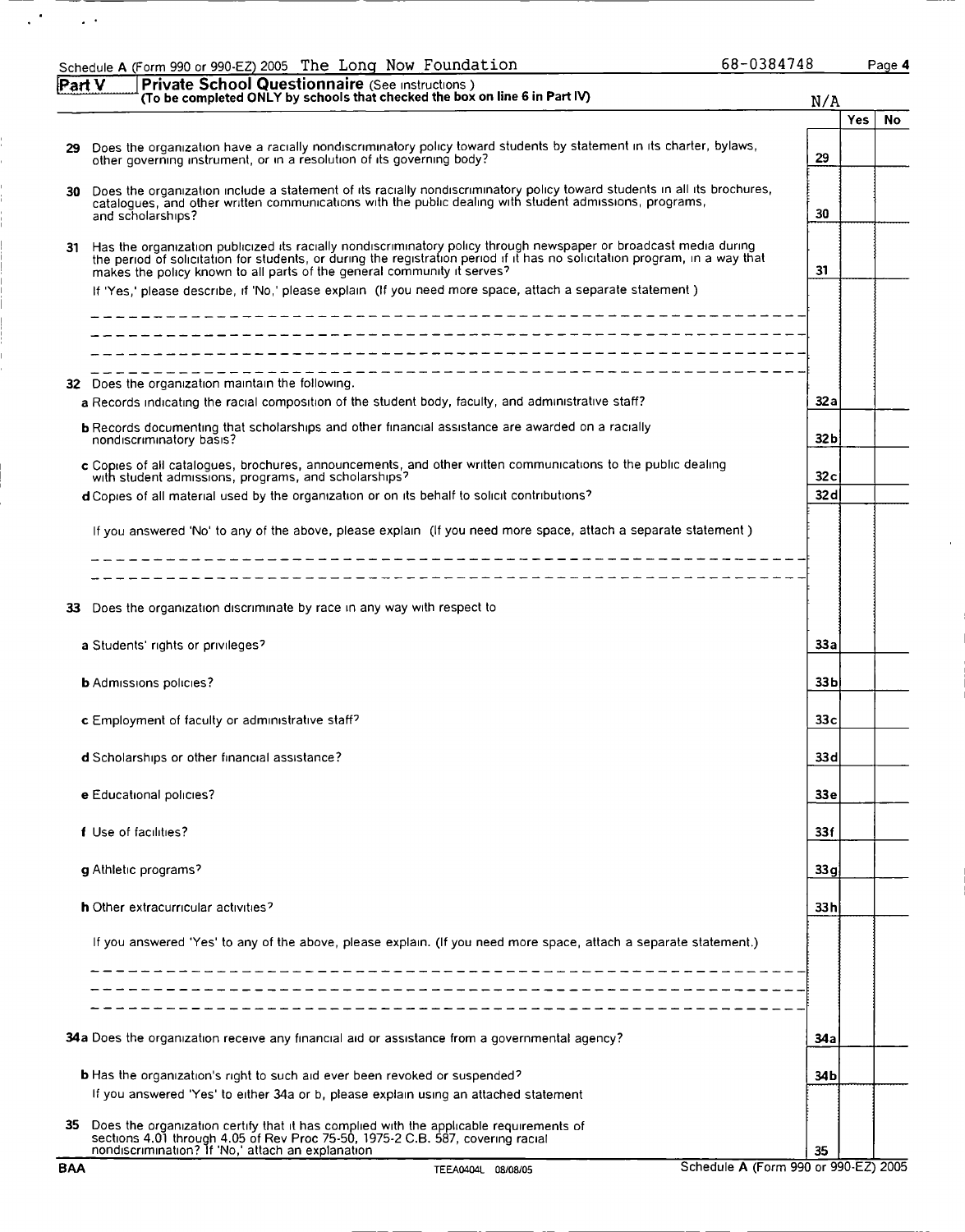## Part VI-A. Lobbying Expenditures by Electing Public Charities (See instructions )<br>(To be completed ONLY by an eligible organization that filed Form 5768)

Check <sup>&</sup>gt; <sup>a</sup> Hit the organization belongs to an affiliated group. N/A  $\overline{C}$ heck  $\blacktriangleright$  **b**  $\overline{C}$  if you checked 'a' and 'limited control' provisions apply.

|    | UNECK a l<br>The the organization betongs to an animated group.                                    | <b>UNICUM</b>                                                                        |                                   | $\mu$ , and the contract $\alpha$ and immediately provided apply. |  |
|----|----------------------------------------------------------------------------------------------------|--------------------------------------------------------------------------------------|-----------------------------------|-------------------------------------------------------------------|--|
|    | <b>Limits on Lobbying Expenditures</b><br>(The term 'expenditures' means amounts paid or incurred) |                                                                                      | (a)<br>Affiliated group<br>totals | (b)<br>To be completed<br>for ALL electing<br>organizations       |  |
| 36 |                                                                                                    | Total lobbying expenditures to influence public opinion (grassroots lobbying)        | 36                                |                                                                   |  |
| 37 |                                                                                                    | Total lobbying expenditures to influence a legislative body (direct lobbying).       | 37                                |                                                                   |  |
| 38 | Total lobbying expenditures (add lines 36 and 37)                                                  |                                                                                      | 38                                |                                                                   |  |
| 39 | Other exempt purpose expenditures.                                                                 |                                                                                      | 39                                |                                                                   |  |
| 40 | Total exempt purpose expenditures (add lines 38 and 39)                                            |                                                                                      |                                   |                                                                   |  |
| 41 | Lobbying nontaxable amount Enter the amount from the following table -                             |                                                                                      |                                   |                                                                   |  |
|    | If the amount on line 40 is $-$                                                                    | The lobbying nontaxable amount is $-$                                                |                                   |                                                                   |  |
|    | Not over \$500,000.                                                                                | 20% of the amount on line 40                                                         |                                   |                                                                   |  |
|    | Over \$500,000 but not over \$1,000,000                                                            | \$100,000 plus 15% of the excess over \$500,000                                      |                                   |                                                                   |  |
|    | Over \$1,000,000 but not over \$1,500,000                                                          | \$175,000 plus 10% of the excess over \$1,000,000                                    | 41                                |                                                                   |  |
|    | Over \$1,500,000 but not over \$17,000,000                                                         | \$225,000 plus 5% of the excess over \$1,500,000                                     |                                   |                                                                   |  |
|    | Over \$17,000,000                                                                                  | \$1,000,000                                                                          |                                   |                                                                   |  |
| 42 | Grassroots nontaxable amount (enter 25% of line 41)                                                |                                                                                      | 42                                |                                                                   |  |
| 43 | Subtract line 42 from line 36 Enter -0- if line 42 is more than line 36                            |                                                                                      | 43                                |                                                                   |  |
| 44 | Subtract line 41 from line 38. Enter -0- if line 41 is more than line 38                           |                                                                                      | 44                                |                                                                   |  |
|    |                                                                                                    | Caution: If there is an amount on either line 43 or line 44, you must file Form 4720 |                                   |                                                                   |  |

### 4 -Year Averaging Period Under Section 501 (h)

(Some organizations that made a section 501 (h) election do not have to complete all of the five columns below.

See the instructions for lines 45 through 50.)

|     |                                                                                                                                                                                                                  |                                                                                                                                                      | Lobbying Expenditures During 4 - Year Averaging Period |             |  |             |    |              |
|-----|------------------------------------------------------------------------------------------------------------------------------------------------------------------------------------------------------------------|------------------------------------------------------------------------------------------------------------------------------------------------------|--------------------------------------------------------|-------------|--|-------------|----|--------------|
|     | Calendar year<br>(or fiscal year<br>beainning in) $\blacktriangleright$                                                                                                                                          | (a)<br>2005                                                                                                                                          | (b)<br>2004                                            | (c)<br>2003 |  | (d)<br>2002 |    | (e)<br>Total |
|     | 45 Lobbying nontaxable<br>amount                                                                                                                                                                                 |                                                                                                                                                      |                                                        |             |  |             |    |              |
| 46  | Lobbying ceiling amount<br>$(150\% \text{ of line } 45(e))$                                                                                                                                                      |                                                                                                                                                      |                                                        |             |  |             |    |              |
| 47  | Total lobbying<br>expenditures                                                                                                                                                                                   |                                                                                                                                                      |                                                        |             |  |             |    |              |
| 48. | Grassroots non-<br>taxable amount                                                                                                                                                                                |                                                                                                                                                      |                                                        |             |  |             |    |              |
| 49. | Grassroots ceiling amount<br>$(150\% \text{ of line } 48(e))$                                                                                                                                                    |                                                                                                                                                      |                                                        |             |  |             |    |              |
|     | 50 Grassroots lobbying<br>expenditures                                                                                                                                                                           |                                                                                                                                                      |                                                        |             |  |             |    |              |
|     | Part VI-B                                                                                                                                                                                                        | <b>Lobbying Activity by Nonelecting Public Charities</b><br>(For reporting only by organizations that did not complete Part VI-A) (See instructions) |                                                        |             |  |             |    | N/A          |
|     | During the year, did the organization attempt to influence national, state or local legislation, including any<br>attempt to influence public opinion on a legislative matter or referendum, through the use of. |                                                                                                                                                      |                                                        |             |  | Yes         | No | Amount       |
|     | a Volunteers                                                                                                                                                                                                     |                                                                                                                                                      |                                                        |             |  |             |    |              |
|     | b Paid staff or management (Include compensation in expenses reported on lines c through h.)                                                                                                                     |                                                                                                                                                      |                                                        |             |  |             |    |              |
|     | c Media advertisements                                                                                                                                                                                           |                                                                                                                                                      |                                                        |             |  |             |    |              |
|     | d Mailings to members, legislators, or the public                                                                                                                                                                |                                                                                                                                                      |                                                        |             |  |             |    |              |
|     | e Publications, or published or broadcast statements                                                                                                                                                             |                                                                                                                                                      |                                                        |             |  |             |    |              |
|     | f Grants to other organizations for lobbying purposes                                                                                                                                                            |                                                                                                                                                      |                                                        |             |  |             |    |              |
|     | <b>g</b> Direct contact with legislators, their staffs, government officials, or a legislative body                                                                                                              |                                                                                                                                                      |                                                        |             |  |             |    |              |
|     | h Rallies, demonstrations, seminars, conventions, speeches, lectures, or any other means                                                                                                                         |                                                                                                                                                      |                                                        |             |  |             |    |              |
|     | i Total lobbying expenditures (add lines c through h.)                                                                                                                                                           |                                                                                                                                                      |                                                        |             |  |             |    |              |
|     | If 'Yes' to any of the above, also attach a statement giving a detailed description of the lobbying activities                                                                                                   |                                                                                                                                                      |                                                        |             |  |             |    |              |

 $\ddot{\phantom{1}}$ 

 $\ddot{\phantom{1}}$ 

Page 5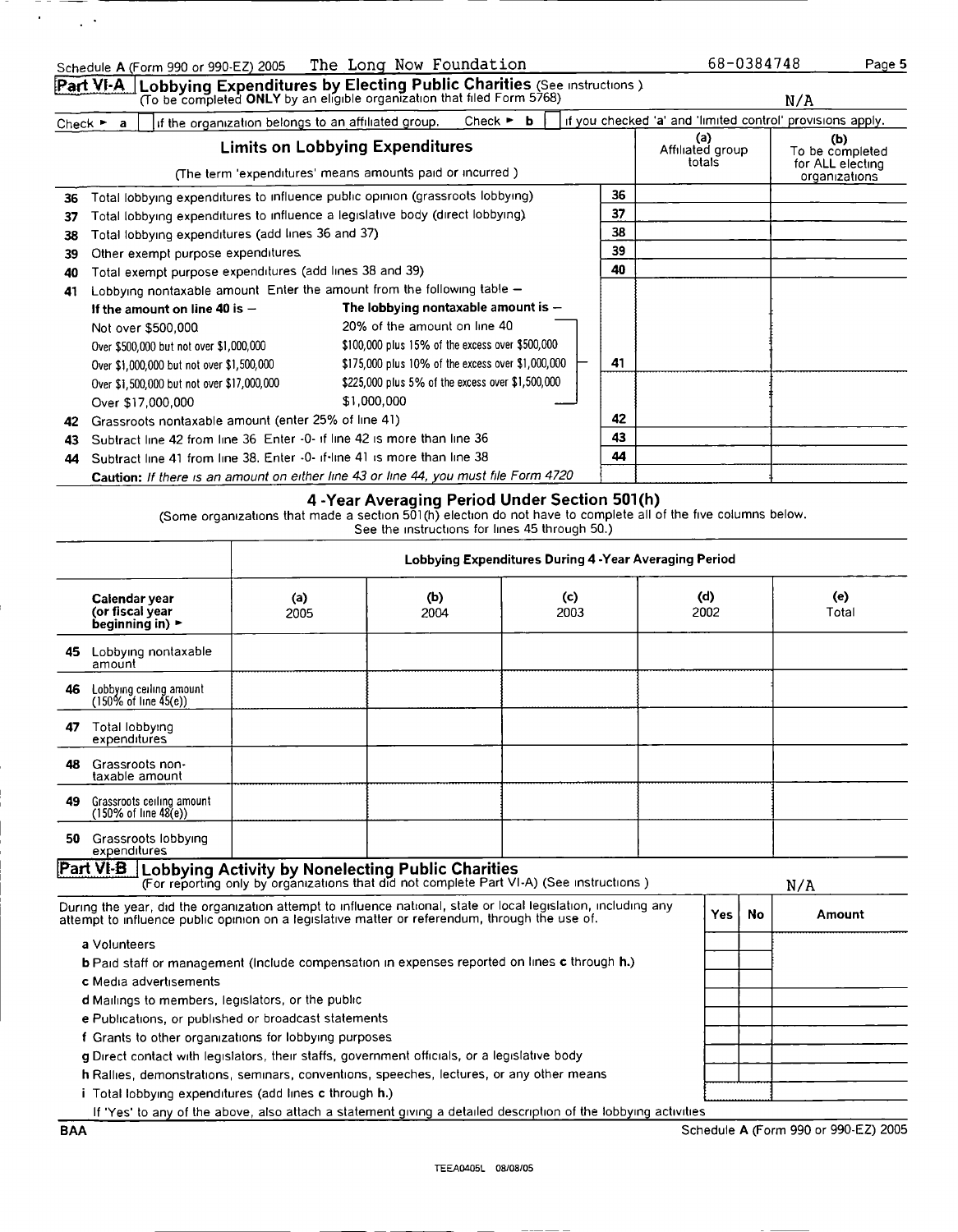÷.

### [Part VII | Information Regarding Transfers To and Transactions and Relationships With Noncharitable **Exempt Organizations** (See instructions)

of the reporting organization directly or indirectly engage in any of the following with any other organization described in section 501(c) of the Code (other than section 501(c)(3) organizations) or in section 527, relati

| a Transfers from the reporting organization to a noncharitable exempt organization of. |                   | Yes. | No       |
|----------------------------------------------------------------------------------------|-------------------|------|----------|
| (i) Cash                                                                               | 51 a (i)          |      | $\Delta$ |
| (ii) Other assets                                                                      | a (ii)            |      |          |
| <b>b</b> Other transactions.                                                           |                   |      |          |
| (i) Sales or exchanges of assets with a noncharitable exempt organization              | b(i)              |      | х        |
| (ii) Purchases of assets from a noncharitable exempt organization                      | b(i)              |      | Λ        |
| (iii) Rental of facilities, equipment, or other assets                                 | $\mathbf b$ (iii) |      |          |
| (iv) Reimbursement arrangements                                                        | $b$ (iv)          |      |          |
| (v) Loans or loan quarantees                                                           | b(v)              |      | x        |
| (vi) Performance of services or membership or fundraising solicitations                | b (vi)            |      | v        |
| c Sharing of facilities, equipment, mailing lists, other assets, or paid employees     |                   |      | v        |

**d** if the answer to any of the above is 'Yes,' complete the following schedule Column (b) should always show the fair market value of<br>the goods, other assets, or services given by the reporting organization if the organiz

| (a)<br>Line no | (b)<br>Amount involved | (c)<br>Name of noncharitable exempt organization | $(d)$<br>Description of transfers, transactions, and sharing arrangements |
|----------------|------------------------|--------------------------------------------------|---------------------------------------------------------------------------|
| N/A            |                        |                                                  |                                                                           |
|                |                        |                                                  |                                                                           |
|                |                        |                                                  |                                                                           |
|                |                        |                                                  |                                                                           |
|                |                        |                                                  |                                                                           |
|                |                        |                                                  |                                                                           |
|                |                        |                                                  |                                                                           |
|                |                        |                                                  |                                                                           |
|                |                        |                                                  |                                                                           |
|                |                        |                                                  |                                                                           |
|                |                        |                                                  |                                                                           |
|                |                        |                                                  |                                                                           |
|                |                        |                                                  |                                                                           |
|                |                        |                                                  |                                                                           |
|                |                        |                                                  |                                                                           |
|                |                        |                                                  |                                                                           |

# 52a Is the organization directly or indirectly affiliated with, or related to, one or more tax-exempt organizations<br>described in section 501(c) of the Code (other than section 501(c)(3)) or in section 527?

**b** If 'Yes,' complete the following schedule.

| (a)<br>Name of organization | (b)<br>Type of organization | (c)<br>Description of relationship |
|-----------------------------|-----------------------------|------------------------------------|
| N/A                         |                             |                                    |
|                             |                             |                                    |
|                             |                             |                                    |
|                             |                             |                                    |
|                             |                             |                                    |
|                             |                             |                                    |
|                             |                             |                                    |
|                             |                             |                                    |
|                             |                             |                                    |
|                             |                             |                                    |
|                             |                             |                                    |
|                             |                             |                                    |
|                             |                             |                                    |
|                             |                             |                                    |
|                             |                             |                                    |
|                             |                             |                                    |

BAA Schedule A (Form 990 or 990-EZ) 2005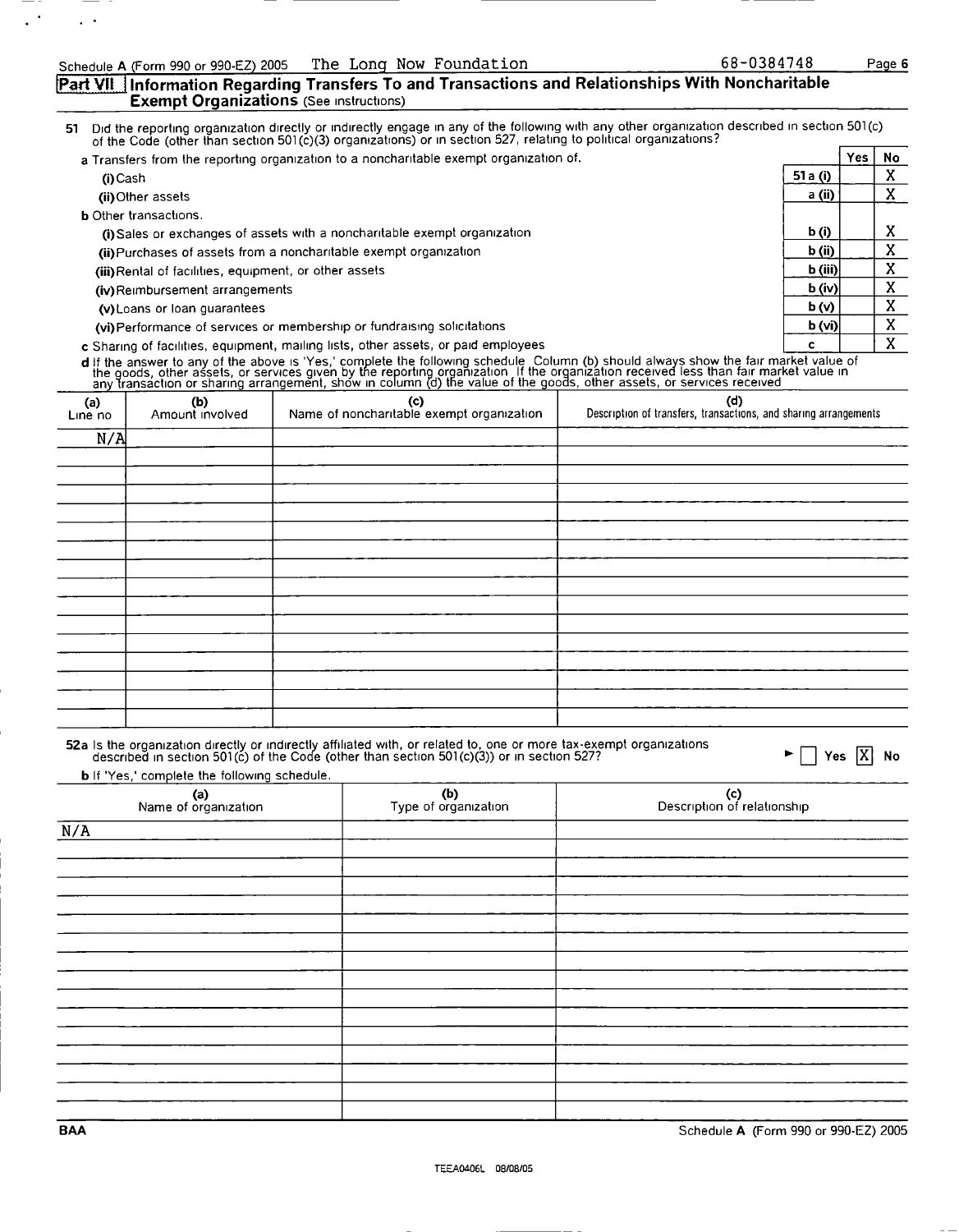| 2005                                                                                                                                                                                                                                                           | <b>Federal Statements</b>                                                                    | Page 1                                                                 |
|----------------------------------------------------------------------------------------------------------------------------------------------------------------------------------------------------------------------------------------------------------------|----------------------------------------------------------------------------------------------|------------------------------------------------------------------------|
|                                                                                                                                                                                                                                                                |                                                                                              | 68-0384748                                                             |
| <b>Statement 1</b><br>Form 990, Part I, Line 8<br><b>Net Gain (Loss) from Noninventory Sales</b><br>Publicly Traded Securities<br>Gross Sales Price:                                                                                                           | The Long Now Foundation<br>98,408.                                                           |                                                                        |
| Cost or Other Basis:                                                                                                                                                                                                                                           | 97,221.                                                                                      |                                                                        |
|                                                                                                                                                                                                                                                                | Total Gain (Loss) Publicly Traded Securities \$                                              | 1,187.                                                                 |
|                                                                                                                                                                                                                                                                | Total Net Gain (Loss) From Noninventory Sales 5                                              | 1,187.                                                                 |
| <b>Statement 2</b><br>Form 990, Part I, Line 10<br><b>Gross Profit (Loss) From Sales Of Inventory</b><br>CDs and Other Merchandise<br>Gross Sales<br>Less Returns & Allowances<br>Net Sales<br>Less Cost Of Goods Sold<br>Gross Profit From Sales Of Inventory | \$<br>Ś.<br>Ś                                                                                | 15,645.<br>15,645.<br>υ.<br>15,645.<br>1,792.<br>$\overline{13,853}$ . |
| <b>Statement 3</b><br>Form 990, Part I, Line 20<br><b>Other Changes in Net Assets or Fund Balances</b>                                                                                                                                                         |                                                                                              |                                                                        |
| Adjust Intercompany Account<br>FMV Adjustment of Investments                                                                                                                                                                                                   | \$<br>Total \$                                                                               | 14,369.<br>-475.<br>13,894.                                            |
| <b>Statement 4</b><br>Form 990, Part II, Line 22<br><b>Grants and Allocations</b><br>Cash Grants and Allocations                                                                                                                                               |                                                                                              |                                                                        |
| Class of Activity:<br>Donee's Name:<br>Donee's Address:<br>Relationship of Donee:<br>Amount Given:                                                                                                                                                             | Charitable<br>The Acumen Fund, Inc.<br>74 Trinity Place, 7th Fl<br>New York, NY 10006<br>N/A | \$.<br>20,000.                                                         |
| Class of Activity:<br>Donee's Name:<br>Donee's Address:<br>Relationship of Donee:<br>Amount Given:                                                                                                                                                             | Charitable<br>Gary Bayer<br>Fort Mason, Landmark Bldg A<br>San Francisco, CA 94123<br>None   | 10,000.                                                                |

 $\ddot{\phantom{1}}$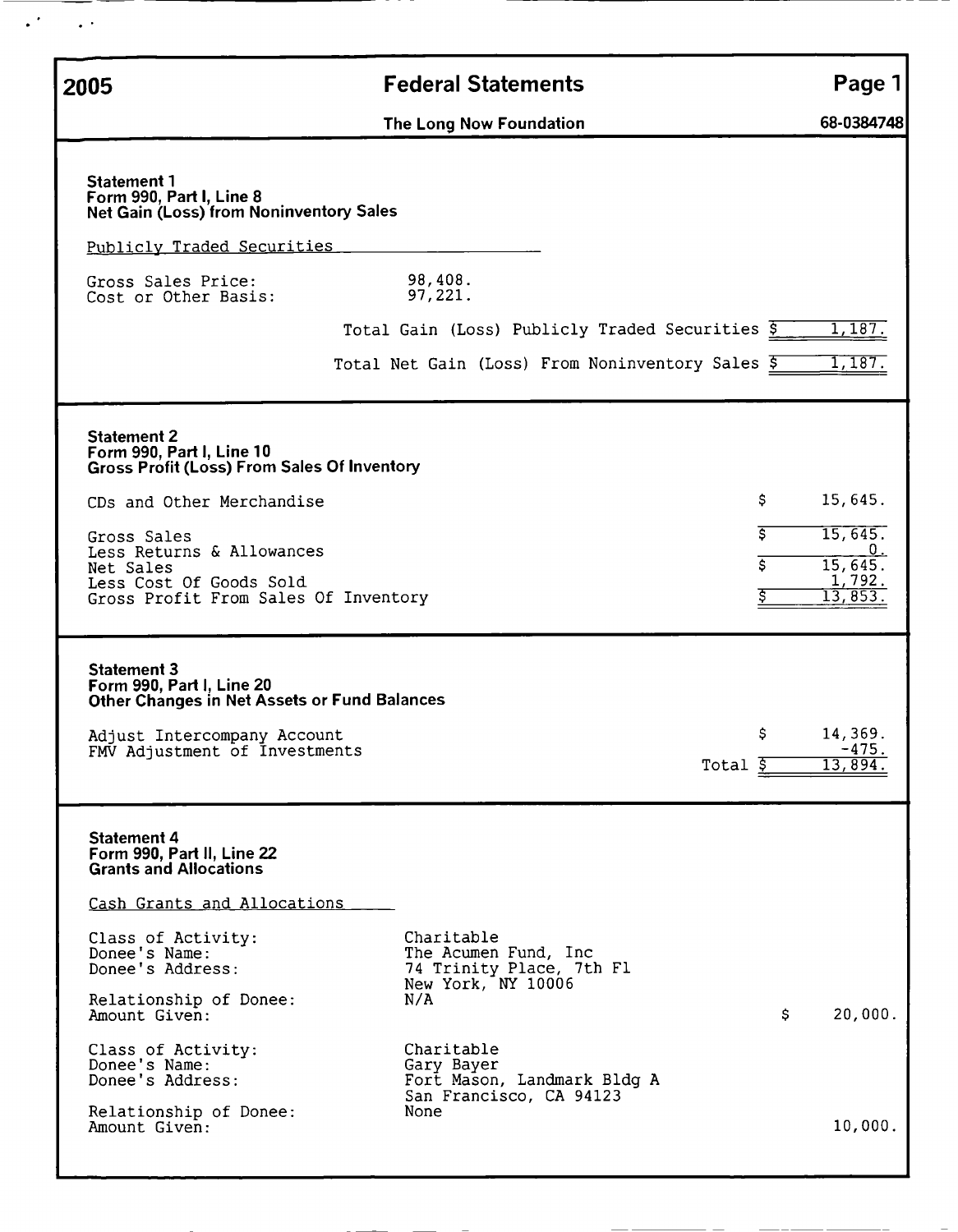| 2005                                                                                                                                                                                                                                                                                                                                                                                                                                                             | <b>Federal Statements</b>                                                                             |                                                                                                |                                                                                         | Page 2                             |
|------------------------------------------------------------------------------------------------------------------------------------------------------------------------------------------------------------------------------------------------------------------------------------------------------------------------------------------------------------------------------------------------------------------------------------------------------------------|-------------------------------------------------------------------------------------------------------|------------------------------------------------------------------------------------------------|-----------------------------------------------------------------------------------------|------------------------------------|
|                                                                                                                                                                                                                                                                                                                                                                                                                                                                  | The Long Now Foundation                                                                               |                                                                                                |                                                                                         | 68-0384748                         |
| Statement 4 (continued)<br>Form 990, Part II, Line 22<br><b>Grants and Allocations</b><br>Cash Grants and Allocations                                                                                                                                                                                                                                                                                                                                            |                                                                                                       | Total Grants and Allocations \$                                                                |                                                                                         | 30,000.                            |
| <b>Statement 5</b><br>Form 990, Part II, Line 43<br><b>Other Expenses</b>                                                                                                                                                                                                                                                                                                                                                                                        |                                                                                                       |                                                                                                |                                                                                         |                                    |
| Bookkeeping Services<br>Computer Equipment<br>Computer Services<br>Consulting Fees<br>Insurance<br>Misc. Operating Expenses<br>Office Expenses<br>Total $\overline{5}$                                                                                                                                                                                                                                                                                           | (A)<br>Total<br>3,600.<br>3,000.<br>3,149.<br>476,853.<br>3,286.<br>2,733.<br>3,469.<br>$496,090.$ \$ | (B)<br>Program<br>Services<br>3,000.<br>1,262.<br>470, 172.<br>2,006.<br>626.<br>$477,066.$ \$ | (C)<br>Management<br>3,600.<br>1,887.<br>6,681.<br>3,286.<br>727.<br>2,843.<br>19,024.5 | (D)<br>& General Fundraising<br>0. |
| Statement 6<br>Form 990, Part III<br><b>Organization's Primary Exempt Purpose</b><br>To foster long-term perspective and responsibility.                                                                                                                                                                                                                                                                                                                         |                                                                                                       |                                                                                                |                                                                                         |                                    |
| <b>Statement 7</b><br>Form 990, Part III, Line a<br><b>Statement of Program Service Accomplishments</b>                                                                                                                                                                                                                                                                                                                                                          |                                                                                                       |                                                                                                | Grants and                                                                              | Program<br>Service                 |
| Description<br>The 10,000 Year Clock Project was conceived by Danny Hillis<br>as a monument to long-term thinking. The design development<br>on the clock began in 01997 and has generated an early<br>prototype, an orrery-like planetary display, and several<br>mechanical and design patents. As the first step toward<br>building the clock, the Foundation has purchased desert<br>mountain land adjoining Great Basin National Park in eastern<br>Nevada. | Includes Foreign Grants: No                                                                           |                                                                                                | Allocations                                                                             | Expenses<br>517,450.               |
| The Foundation's Rosetta Project website is now the largest<br>collection of linguistic data on the Internet. You can<br>view, comment or add to the material collected on over 2300<br>languages.                                                                                                                                                                                                                                                               | Includes Foreign Grants:                                                                              | -No                                                                                            |                                                                                         | 371,655.                           |

 $\overline{\phantom{a}}$  $\frac{1}{2} \sum_{i=1}^n \frac{1}{2} \sum_{j=1}^n \frac{1}{2} \sum_{j=1}^n \frac{1}{2} \sum_{j=1}^n \frac{1}{2} \sum_{j=1}^n \frac{1}{2} \sum_{j=1}^n \frac{1}{2} \sum_{j=1}^n \frac{1}{2} \sum_{j=1}^n \frac{1}{2} \sum_{j=1}^n \frac{1}{2} \sum_{j=1}^n \frac{1}{2} \sum_{j=1}^n \frac{1}{2} \sum_{j=1}^n \frac{1}{2} \sum_{j=1}^n \frac{1}{2} \sum_{j=$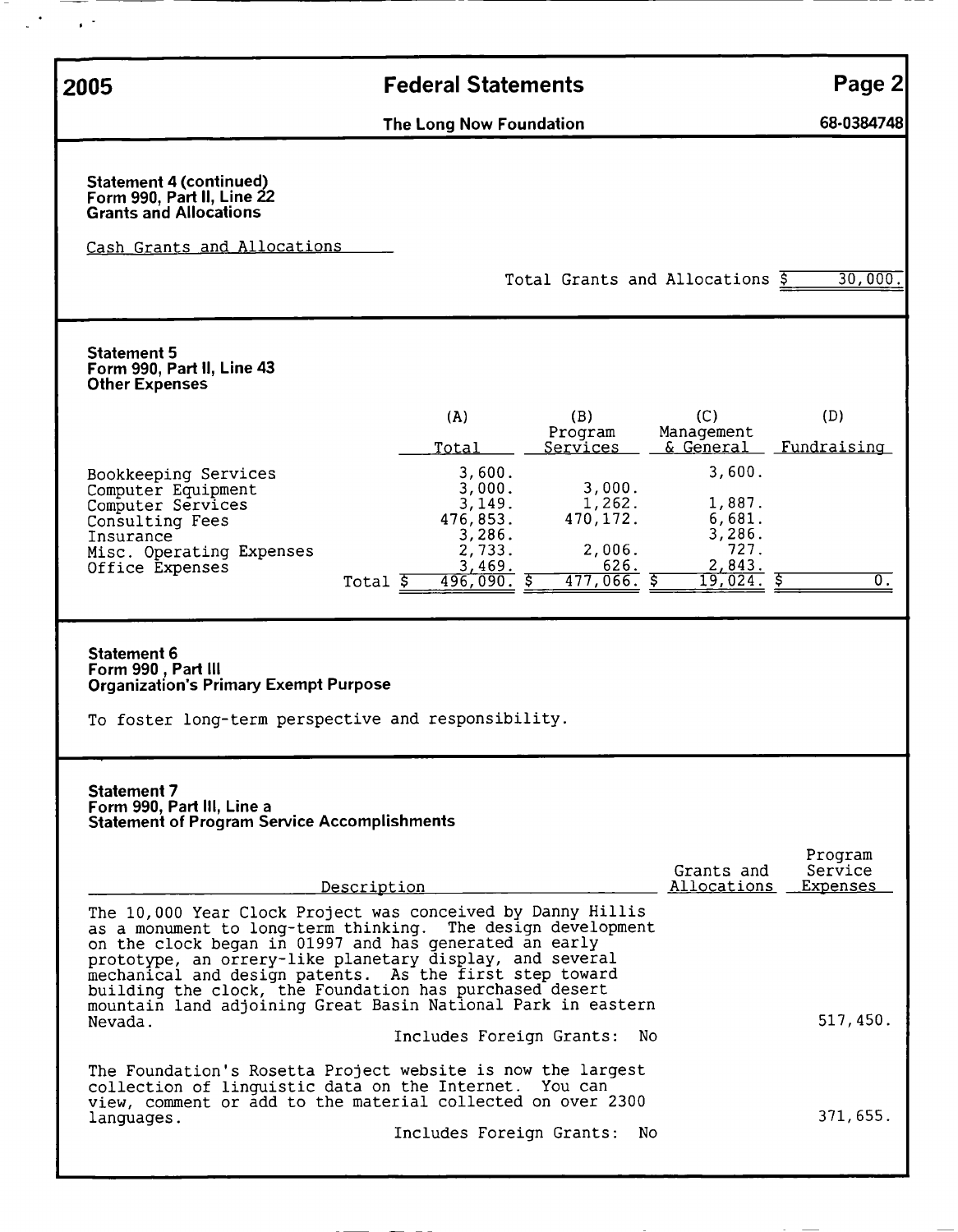$\sim$   $\bullet$   $^{-1}$ 

 $\mathcal{L}^{(k)}$ 

## 2005 Federal Statements Page 3

The Long Now Foundation **68-0384748** 

#### Statement 7 (continued) Form 990, Part III, Line a Statement of Program Service Accomplishments

| Description                                                                                                                                                                                                                                                                                      | Grants and<br>Allocations           | Program<br>Service<br>Expenses |
|--------------------------------------------------------------------------------------------------------------------------------------------------------------------------------------------------------------------------------------------------------------------------------------------------|-------------------------------------|--------------------------------|
| Seminars: The purpose of the series is to build a coherent,<br>compelling body of ideas about long-term thinking, to help<br>nudge civilization toward Long Now's goal of making<br>long-term thinking automatic and common instead of difficult<br>and rare.<br>Includes Foreign Grants:<br>N0. |                                     | 40, 433.                       |
| Other programs that foster long term perspective and<br>responsibility such as the Long Server and a time line tool<br>dubbed Long Viewer as well as grants to explore various<br>aspects of long term thinking.<br>Includes Foreign Grants:<br>No                                               | 30,000.<br>$30,000.$ \$             | 35,306.<br>964,844.            |
|                                                                                                                                                                                                                                                                                                  |                                     |                                |
| <b>Statement 8</b><br>Form 990, Part IV, Line 54<br><b>Investments - Securities</b>                                                                                                                                                                                                              |                                     |                                |
| Corporate Stocks                                                                                                                                                                                                                                                                                 | Valuation<br>Method                 | Amount                         |
| CNET Networks, 760 Sh.<br>Google, 35 Sh.                                                                                                                                                                                                                                                         | Market Value<br>\$.<br>Market Value | 11,164.<br>14,520.             |
|                                                                                                                                                                                                                                                                                                  | Total $\overline{s}$                | 25,684.                        |
| Total Investments - Securities \$                                                                                                                                                                                                                                                                |                                     | 25,684.                        |
| <b>Statement 9</b><br>Form 990, Part IV, Line 57<br><b>Land, Buildings, and Equipment</b>                                                                                                                                                                                                        |                                     |                                |
| <u>Basis</u><br>Category                                                                                                                                                                                                                                                                         | Accum.<br><u>Deprec.</u>            | <b>Book</b><br>Value           |
| $\frac{295,800}{295,800}$ .<br>Land<br>Total                                                                                                                                                                                                                                                     | $\overline{0}$ .                    | <u>295,800.</u><br>295,800.    |
|                                                                                                                                                                                                                                                                                                  |                                     |                                |
|                                                                                                                                                                                                                                                                                                  |                                     |                                |
|                                                                                                                                                                                                                                                                                                  |                                     |                                |
|                                                                                                                                                                                                                                                                                                  |                                     |                                |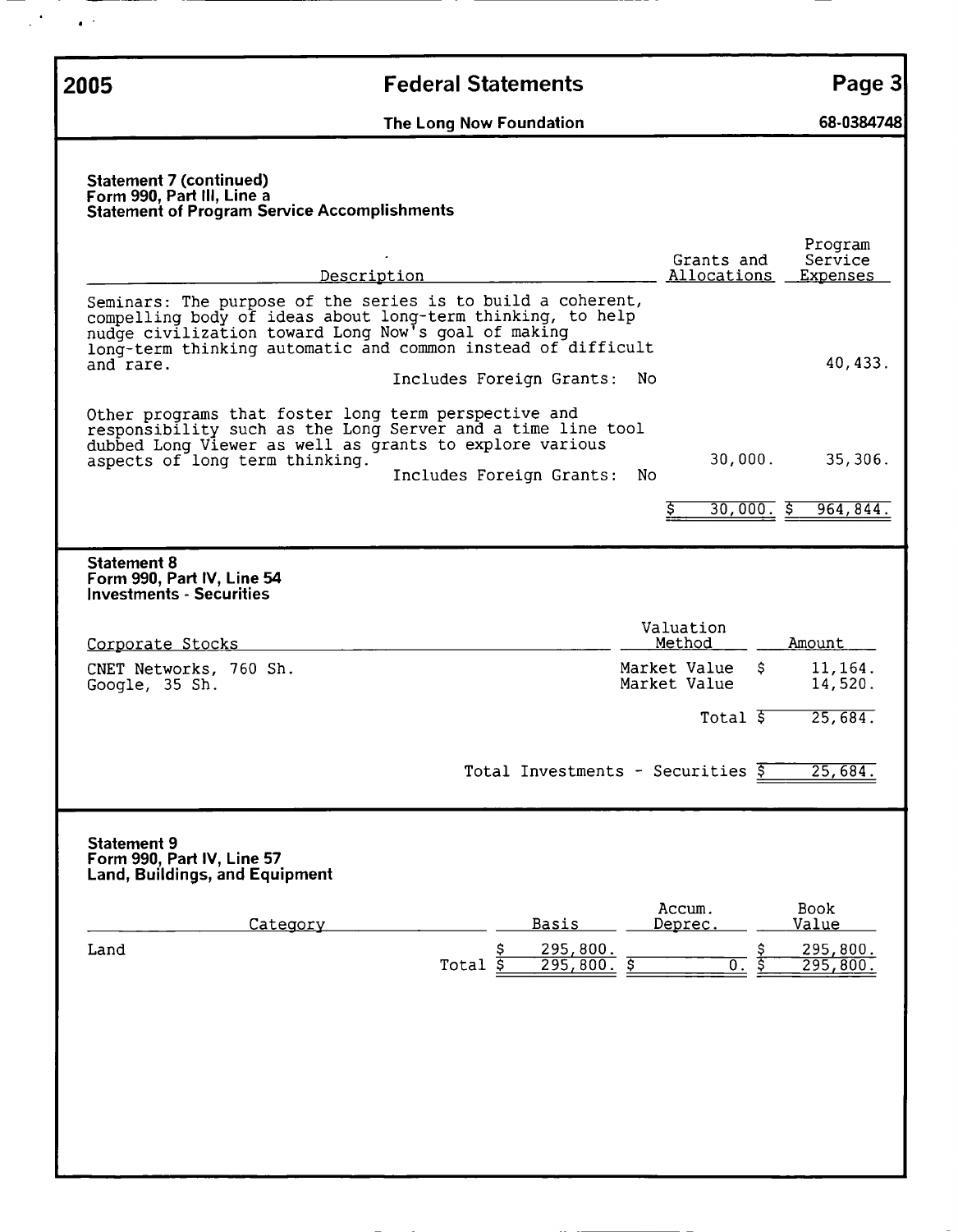$\sim$  $\overline{1}$ 

# 2005 Federal Statements Page 4

The Long Now Foundation 68-0384748

| <b>Statement 10</b><br>Form 990, Part IV, Line 58<br><b>Other Assets</b>                              |                                                |                   |                                  |                              |
|-------------------------------------------------------------------------------------------------------|------------------------------------------------|-------------------|----------------------------------|------------------------------|
| Deposit                                                                                               |                                                |                   | Total $\overline{s}$             | 23,000.<br>23.000            |
| <b>Statement 11</b><br>Form 990, Part V-A<br>List of Officers, Directors, Trustees, and Key Employees |                                                |                   |                                  |                              |
| Name and Address                                                                                      | Title and<br>Average Hours<br>Per Week Devoted | Compen-<br>sation | Contri-<br>bution to<br>EBP & DC | Expense<br>Account/<br>Other |
| * Alexander Rose<br>Fort Mason Center, Bldg A<br>San Francisco, CA 94123                              | Executive Direc \$<br>40                       | $109, 193.$ \$    | 2,458.5                          | 0.                           |
| Stewart Brand<br>Fort Mason Center, Bldg A<br>San Francisco, CA 94123                                 | Co-Chairman<br>10                              | 0.                | 0.                               | 0.                           |
| W. Daniel Hillis<br>Fort Mason Center, Bldg A<br>San Francisco, CA 94123                              | Co-Chairman<br>10                              | 0.                | 0.                               | 0.                           |
| Paul Saffo<br>Fort Mason Center, Bldg A<br>San Francisco, CA 94123                                    | Director<br>2                                  | $0$ .             | 0.                               | 0.                           |
| Kevin Kelly<br>Fort Mason Center, Bldg A<br>San Francisco, CA 94123                                   | Director.<br>2                                 | 0.                | 0.                               | 0.                           |
| Douglas Carlston<br>Fort Mason Center, Bldg A<br>San Francisco, CA 94123                              | Director<br>2                                  | 0.                | 0.                               | 0.                           |
| Peter Schwartz<br>Fort Mason Center, Bldg A<br>San Francisco, CA 94123                                | Director<br>z                                  | 0.                | $0$ .                            | 0.                           |
| Brian Eno<br>Fort Mason Center, Bldg A<br>San Francisco, CA 94123                                     | Director<br>2                                  | 0.                | 0.                               | 0.                           |
| Michael Keller<br>Fort Mason Center, Bldg A<br>San Francisco, CA 94123                                | Director<br>2<br>$\sqrt{ }$                    | 0.                | $0$ .                            | 0.                           |
| Roger Kennedy<br>Fort Mason Center, Bldg A<br>San Francisco, CA 94123                                 | Emeritus Member<br>2                           | 0.<br>₽           | 0.                               | 0.                           |
| * Compensation as key employee,<br>not as Board Member.                                               | $\boldsymbol{q}^{\prime}$                      |                   |                                  |                              |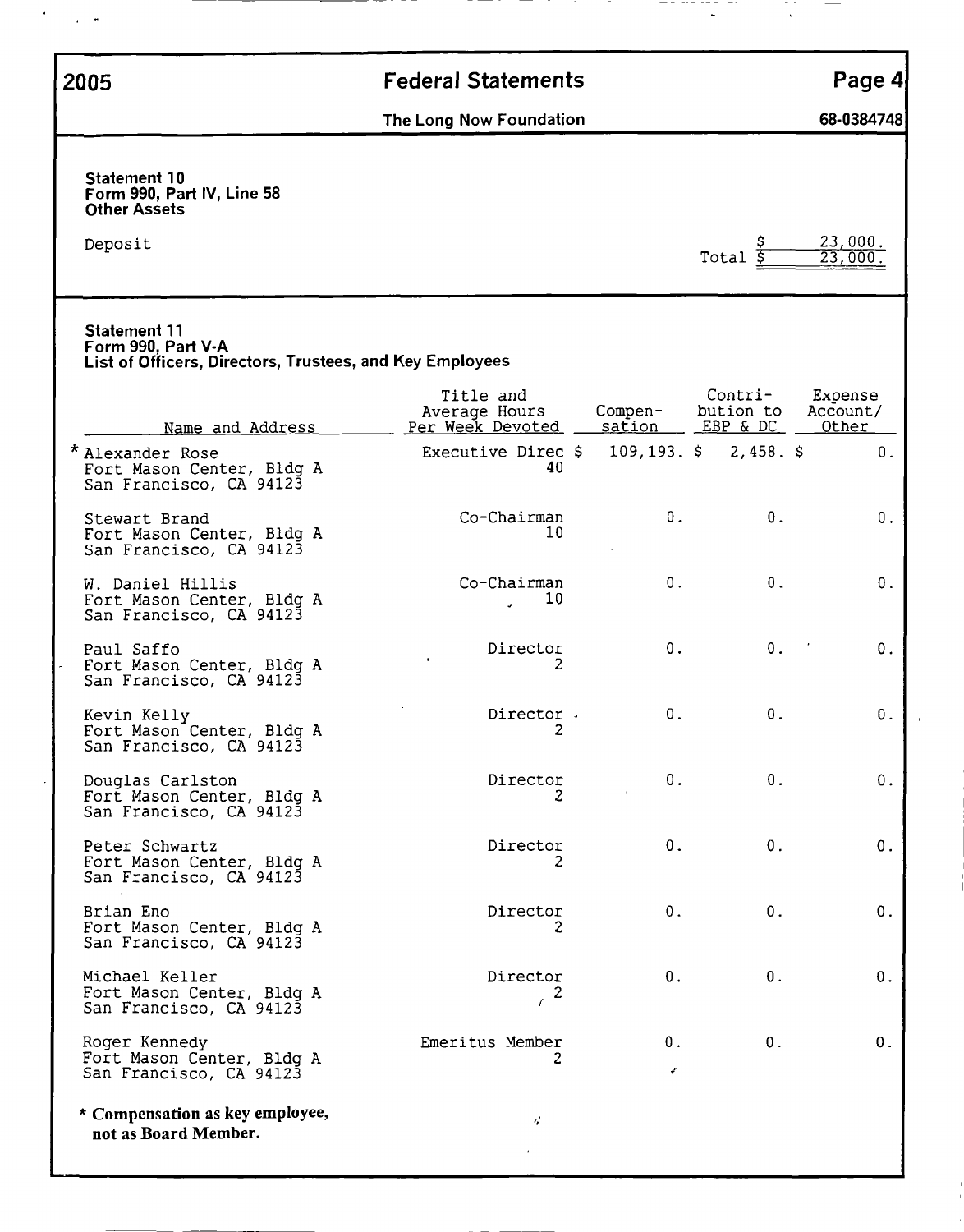$\frac{1}{2}$  .

 $\ddot{\phantom{a}}$ 

## 2005 Federal Statements Page 5

The Long Now Foundation **68-0384748** 

#### Statement 11 (continued) Form 990, Part V-A List of Officers, Directors, Trustees, and Key Employees

| Name and Address                                                                                       | Title and<br>Average Hours<br>Per Week Devoted | Compen-<br>sation | Contri-<br>bution to<br>EBP & DC | Expense<br>Account/<br>Other |  |
|--------------------------------------------------------------------------------------------------------|------------------------------------------------|-------------------|----------------------------------|------------------------------|--|
| Esther Dyson<br>Fort Mason Center, Bldg A<br>San Francisco, CA 94123                                   | Director \$<br>2                               |                   | $0.$ \$<br>$0.$ \$               | 0.                           |  |
| Mitchell Kapor<br>Fort Mason Center, Bldg A<br>San Francisco, CA 94123                                 | Emeritus Member<br>2                           | 0.                | 0.                               | 0.                           |  |
| David Rumsey<br>Fort Mason Center, Bldg A<br>San Francisco, CA 94123                                   | Director<br>2                                  | 0.                | 0.                               | 0.                           |  |
|                                                                                                        | Total $\overline{S}$                           | $109, 193.$ \$    | $2,458.$ \$                      | $\overline{0}$ .             |  |
| <b>Statement 12</b><br>Form 990, Part V-A, Line 75b<br><b>Compensation Paid to Related Individuals</b> |                                                |                   |                                  |                              |  |
| Name and Relationship                                                                                  |                                                |                   |                                  |                              |  |
| Stewart Brand<br>Also President of Board of Directors of Long Bets.                                    |                                                |                   |                                  |                              |  |
| Douglas Carlston<br>Also member of Board of Directors of Long Bets.                                    |                                                |                   |                                  |                              |  |
| Kevin Kelly<br>Also Treasurer and Secretary of Board of Directors of Long Bets.                        |                                                |                   |                                  |                              |  |
| <b>Statement 13</b><br>Schedule A, Part I<br><b>Compensation of Five Highest Paid Employees</b>        | Title & Average                                | Compen-           | Contributio                      | Expense                      |  |
| Name and Address                                                                                       | Hours Worked                                   | sation            | EBP & DC                         | Account                      |  |
| James Mason<br>Fort Mason, Bldg A<br>SanFrancisco, CA 94123                                            | Project Manager<br>40                          | 64,750.           | 1,836.                           | 0.                           |  |
|                                                                                                        | $Total$ $\frac{1}{5}$                          | 64,750.5          | $1,836.$ \$                      | $\overline{\mathfrak{o}}$ .  |  |
|                                                                                                        |                                                |                   |                                  |                              |  |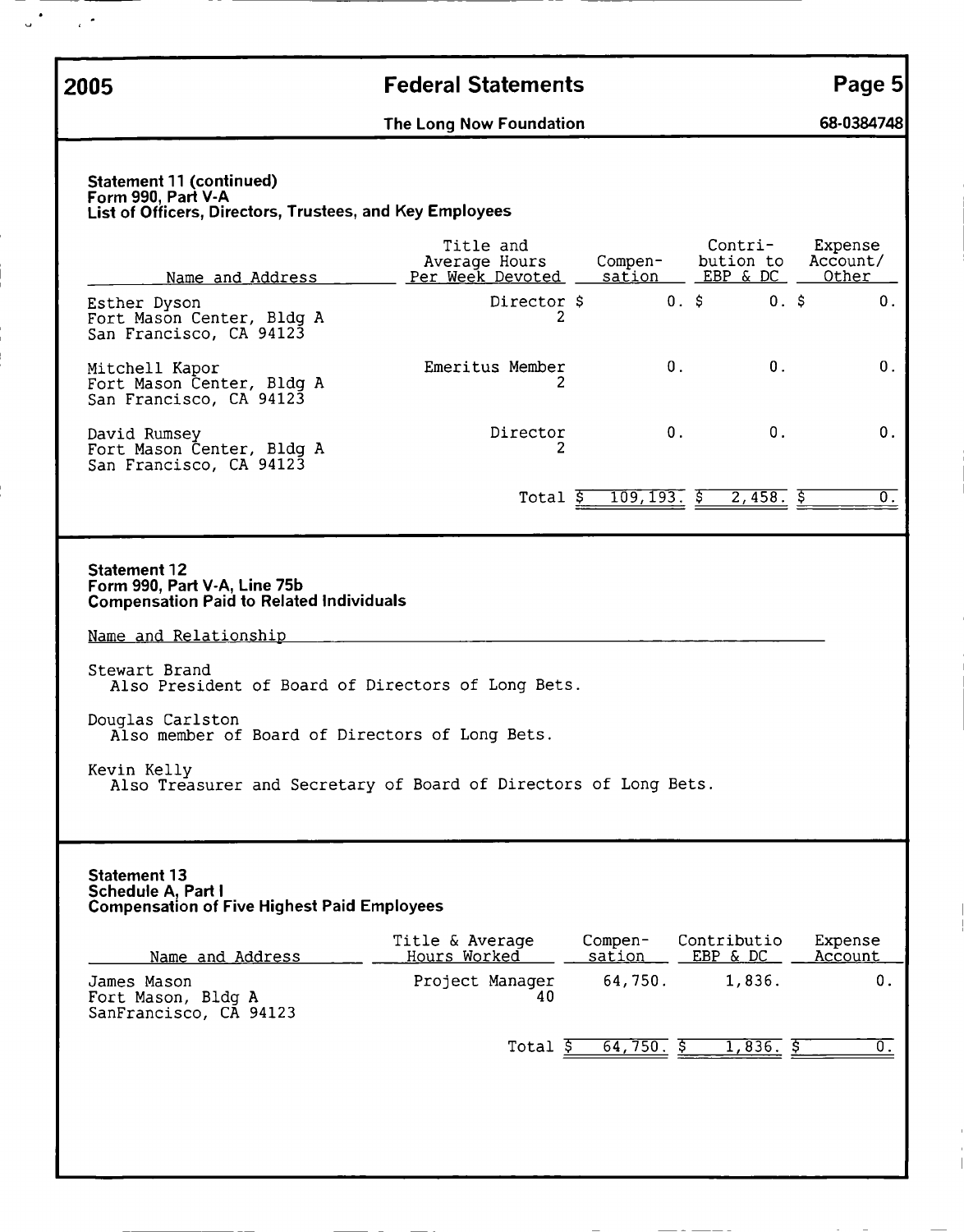2005

 $\sim 10^4$ 

 $\ddot{\phantom{a}}$ 

## Federal Statements

Page 6

The Long Now Foundation

68-0384748

Statement 14 Schedule A, Part II<u>I,</u> Line 2 Transactions with Trustees, Directors, Etc.

The Executive Director was reimbursed \$2,144 for miscellaneous expenses he incurred on behalf of the Foundation.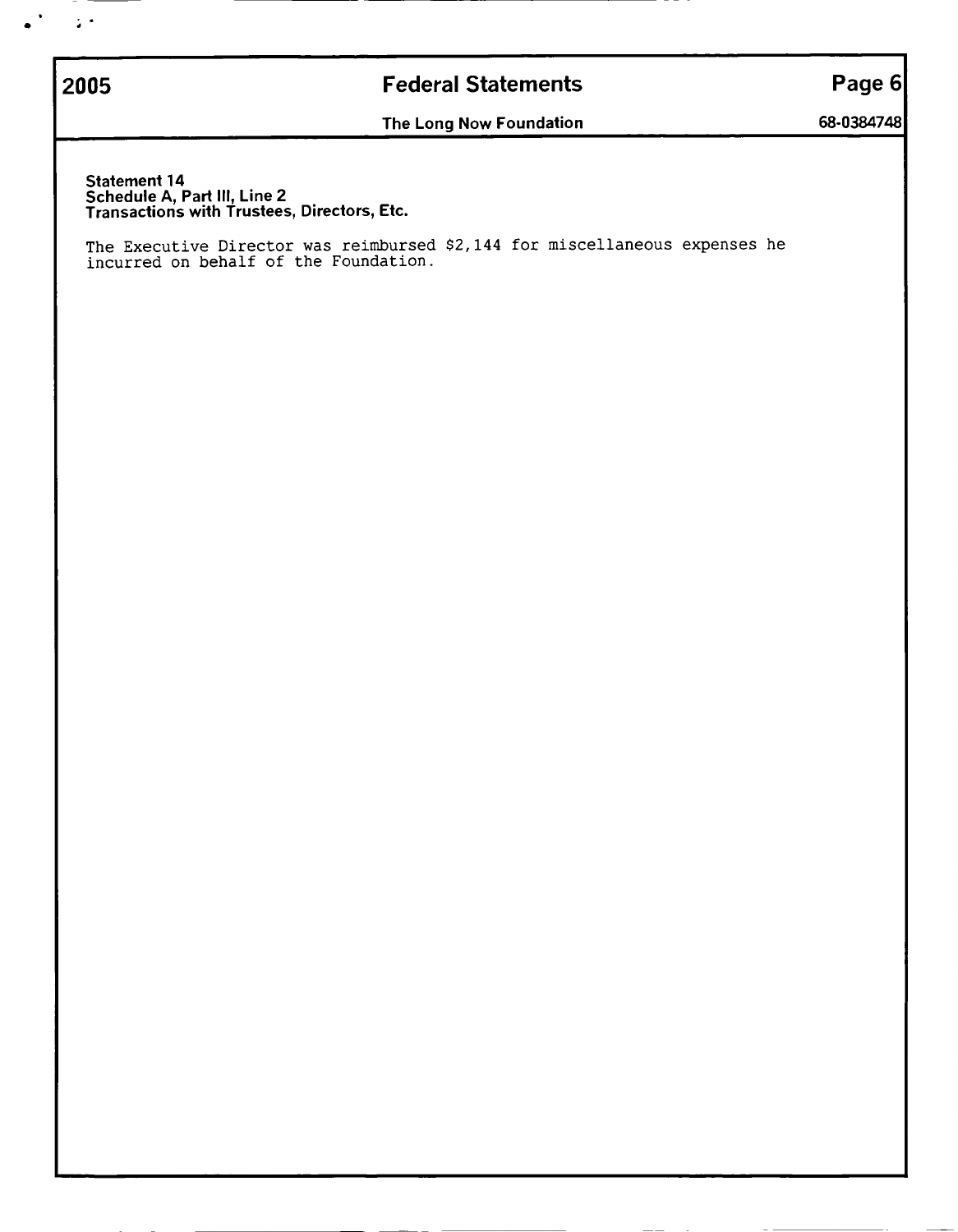|                                                                                                                                                   |                                             | Form 8868 (Rev 12-2004)                                                                                                                                                                                                                                                                                                                                                 |                                                                                        |              |  |  |
|---------------------------------------------------------------------------------------------------------------------------------------------------|---------------------------------------------|-------------------------------------------------------------------------------------------------------------------------------------------------------------------------------------------------------------------------------------------------------------------------------------------------------------------------------------------------------------------------|----------------------------------------------------------------------------------------|--------------|--|--|
| <b>POSTMARK OFTE</b>                                                                                                                              |                                             | . If you are filing for an Additional (not automatic) 3-Month Extension, complete only Part II and check this box                                                                                                                                                                                                                                                       |                                                                                        |              |  |  |
|                                                                                                                                                   |                                             | Mote. Only complete Part II if you have already been granted an automatic 3-month extension on a previously filed Form 8868                                                                                                                                                                                                                                             |                                                                                        |              |  |  |
|                                                                                                                                                   |                                             | (on page 1) If you are filing for an Automatic 3-Month Extension, complete only Part I (on page 1)                                                                                                                                                                                                                                                                      |                                                                                        |              |  |  |
|                                                                                                                                                   | PPart II                                    | Additional (not automatic) 3-Month Extension of Time - Must File Original and One Copy.                                                                                                                                                                                                                                                                                 |                                                                                        |              |  |  |
|                                                                                                                                                   |                                             | Name of Exempt Organization                                                                                                                                                                                                                                                                                                                                             | Employer identification number                                                         |              |  |  |
|                                                                                                                                                   | Type or                                     |                                                                                                                                                                                                                                                                                                                                                                         |                                                                                        |              |  |  |
|                                                                                                                                                   | print                                       | The Long Now Foundation<br>Number, street, and room or suite number If a P O box, see instructions                                                                                                                                                                                                                                                                      | 68-0384748<br>For IRS use only                                                         |              |  |  |
|                                                                                                                                                   | —⊾ File by the                              |                                                                                                                                                                                                                                                                                                                                                                         |                                                                                        |              |  |  |
|                                                                                                                                                   | extended<br>due date for                    | P.O. Box 29462                                                                                                                                                                                                                                                                                                                                                          |                                                                                        |              |  |  |
|                                                                                                                                                   | filing the<br>return See<br>⊐⊃ instructions | City, town or post office, state, and ZIP code For a foreign address, see instructions                                                                                                                                                                                                                                                                                  |                                                                                        |              |  |  |
|                                                                                                                                                   |                                             | San Francisco, CA 94129                                                                                                                                                                                                                                                                                                                                                 |                                                                                        |              |  |  |
|                                                                                                                                                   |                                             | Check type of return to be filed (File a separate application for each return).                                                                                                                                                                                                                                                                                         |                                                                                        |              |  |  |
|                                                                                                                                                   | X Form 990                                  | Form 990-T (section 401(a) or 408(a) trust)                                                                                                                                                                                                                                                                                                                             | Form 5227                                                                              |              |  |  |
|                                                                                                                                                   |                                             | Form 990-T (trust other than above)<br>Form 990-BL                                                                                                                                                                                                                                                                                                                      | Form 6069                                                                              |              |  |  |
|                                                                                                                                                   |                                             | Form 1041-A<br>Form 990-EZ                                                                                                                                                                                                                                                                                                                                              | Form 8870                                                                              |              |  |  |
|                                                                                                                                                   | Form 990-PF                                 | Form 4720                                                                                                                                                                                                                                                                                                                                                               |                                                                                        |              |  |  |
|                                                                                                                                                   |                                             | STOP: Do not complete Part II if you were not already granted an automatic 3-month extension on a previously filed Form 8868.                                                                                                                                                                                                                                           |                                                                                        |              |  |  |
|                                                                                                                                                   |                                             | • The books are in care of • Alexander Rose                                                                                                                                                                                                                                                                                                                             |                                                                                        |              |  |  |
|                                                                                                                                                   |                                             | Telephone No ► (415) 561-6582<br>FAX No. ▶                                                                                                                                                                                                                                                                                                                              |                                                                                        |              |  |  |
|                                                                                                                                                   |                                             | • If the organization does not have an office or place of business in the United States, check this box                                                                                                                                                                                                                                                                 |                                                                                        |              |  |  |
|                                                                                                                                                   |                                             | . If this is for a Group Return, enter the organizations four digit Group Exemption Number (GEN)                                                                                                                                                                                                                                                                        | If this is for the                                                                     |              |  |  |
|                                                                                                                                                   |                                             | If it is part of the group, check this box<br>whole group, check this box.                                                                                                                                                                                                                                                                                              | and attach a list with the names and EINs of all                                       |              |  |  |
|                                                                                                                                                   |                                             | members the extension is for.                                                                                                                                                                                                                                                                                                                                           |                                                                                        |              |  |  |
|                                                                                                                                                   | 4                                           | 20 06.<br>I request an additional 3-month extension of time until<br>- 11/15                                                                                                                                                                                                                                                                                            |                                                                                        |              |  |  |
|                                                                                                                                                   | 5                                           | $\frac{1}{2}$ , 20<br>For calendar year 2005, or other tax year beginning<br>Final return<br>Initial return                                                                                                                                                                                                                                                             | , 20<br>$-$ , and ending                                                               |              |  |  |
|                                                                                                                                                   | 6<br>7                                      | If this tax year is for less than 12 months, check reason.<br>State in detail why you need the extension                                                                                                                                                                                                                                                                | Change in accounting period<br>The organization requires additional time to gather the |              |  |  |
|                                                                                                                                                   |                                             | information necessary to file a complete and accurate return.                                                                                                                                                                                                                                                                                                           |                                                                                        |              |  |  |
|                                                                                                                                                   |                                             |                                                                                                                                                                                                                                                                                                                                                                         |                                                                                        |              |  |  |
|                                                                                                                                                   |                                             | 8a If this application is for Form 990-BL, 990-PF, 990-T, 4720, or 6069, enter the tentative tax, less any<br>nonrefundable credits. See instructions                                                                                                                                                                                                                   | Ś                                                                                      |              |  |  |
|                                                                                                                                                   |                                             | <b>b</b> If this application is for Form 990-PF, 990-T, 4720, or 6069, enter any refundable credits and estimated tax                                                                                                                                                                                                                                                   |                                                                                        |              |  |  |
|                                                                                                                                                   |                                             | payments made. Include any prior year overpayment allowed as a credit and any amount paid previously with                                                                                                                                                                                                                                                               |                                                                                        |              |  |  |
|                                                                                                                                                   |                                             | Form 8868<br>c Balance Due. Subtract line 8b from line 8a Include your payment with this form, or, if required, deposit with                                                                                                                                                                                                                                            | \$                                                                                     |              |  |  |
|                                                                                                                                                   |                                             | FTD coupon or, if required, by using EFTPS (Electronic Federal Tax Payment System). See instructions                                                                                                                                                                                                                                                                    | Ś                                                                                      |              |  |  |
|                                                                                                                                                   |                                             | <b>Signature and Verification</b>                                                                                                                                                                                                                                                                                                                                       |                                                                                        |              |  |  |
|                                                                                                                                                   |                                             | Under penalties of perjury, I declare that I have examined this form, including accompanying schedules and statements, and to the best of my knowledge and belief, it is true,                                                                                                                                                                                          |                                                                                        |              |  |  |
|                                                                                                                                                   |                                             | correct, and complete_and that I am authorized to prepare this form                                                                                                                                                                                                                                                                                                     |                                                                                        |              |  |  |
|                                                                                                                                                   | Signature                                   | $T_{\text{title}}$ $\sim$ $CFA$                                                                                                                                                                                                                                                                                                                                         | $_{\text{Date}}$ > 8/10/04                                                             |              |  |  |
|                                                                                                                                                   |                                             | Notice to Applicant - To be Completed by the IRS                                                                                                                                                                                                                                                                                                                        |                                                                                        |              |  |  |
|                                                                                                                                                   |                                             | We have approved this application Please attach this form to the organization's return                                                                                                                                                                                                                                                                                  |                                                                                        |              |  |  |
|                                                                                                                                                   |                                             | We have not approved this application, However, we have granted a 10-day grace period from the later of the date shown below or the<br>Paue date of the process return (including any prior extensions). This grace period is considered to be a valid extension of time for<br>elections other property and the made on a timely filed return. Please attach this form |                                                                                        |              |  |  |
|                                                                                                                                                   |                                             | We have not approved this application. After considering the reasons stated in item 7, we cannot grant your request for an extension of<br>time to file We are not granting a 100 ay grace period.<br>We cannot a complete the cont                                                                                                                                     |                                                                                        |              |  |  |
| We cannot consider this application to tause it was filed after the extended due date of the return for which an extension was requested<br>Other |                                             |                                                                                                                                                                                                                                                                                                                                                                         |                                                                                        |              |  |  |
|                                                                                                                                                   |                                             | RGDEN                                                                                                                                                                                                                                                                                                                                                                   |                                                                                        |              |  |  |
|                                                                                                                                                   | Director                                    | Вy                                                                                                                                                                                                                                                                                                                                                                      | <b>Date</b>                                                                            |              |  |  |
|                                                                                                                                                   |                                             | Alternate Mailing Address - Enter the address if you want the copy of this application for an additional 3-month extension returned to an                                                                                                                                                                                                                               |                                                                                        |              |  |  |
|                                                                                                                                                   |                                             | address different than the one entered above.<br><b>Name</b>                                                                                                                                                                                                                                                                                                            |                                                                                        |              |  |  |
|                                                                                                                                                   |                                             |                                                                                                                                                                                                                                                                                                                                                                         |                                                                                        |              |  |  |
|                                                                                                                                                   | Type or                                     | Fontanello, Duffield & Otake, LLP<br>Number and street (include suite, room, or apartment number) or a P O. box number                                                                                                                                                                                                                                                  |                                                                                        |              |  |  |
|                                                                                                                                                   | print                                       |                                                                                                                                                                                                                                                                                                                                                                         |                                                                                        |              |  |  |
|                                                                                                                                                   |                                             | 44 Montgomery Street, Suite 2019<br>City or town, province or state, and country (including postal or ZIP code)                                                                                                                                                                                                                                                         |                                                                                        | Page 2<br>ΙX |  |  |
|                                                                                                                                                   |                                             | San Francisco, CA 94104                                                                                                                                                                                                                                                                                                                                                 |                                                                                        |              |  |  |

 $\sqrt{ }$ 

 $-$ 

 $\mu\in\mathbb{R}^{n\times n}$  .

 $\int$ 

÷,